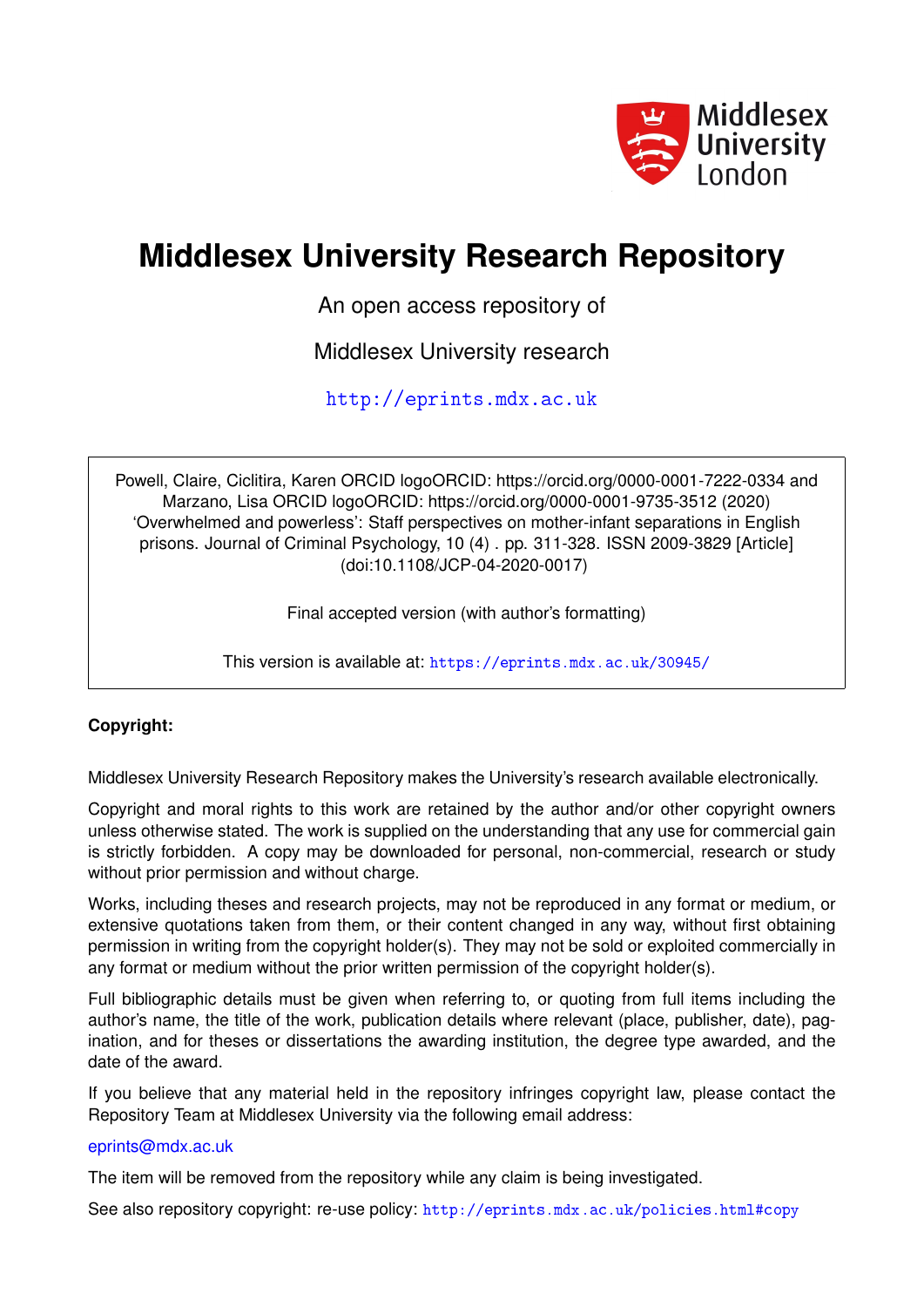#### **'Overwhelmed and powerless': Staff perspectives on mother-infant separations in English prisons.**

|                  | mother miant separations in English prisons.                   |
|------------------|----------------------------------------------------------------|
| Journal:         | Journal of Criminal Psychology                                 |
| Manuscript ID    | JCP-04-2020-0017.R1                                            |
| Manuscript Type: | Research Paper                                                 |
| Keywords:        | Women, Infants, Prison, Prison staff, Work stress, Qualitative |
|                  |                                                                |
|                  | <b>SCHOLARONE™</b><br>Manuscripts                              |
|                  |                                                                |
|                  |                                                                |
|                  |                                                                |
|                  |                                                                |
|                  |                                                                |
|                  |                                                                |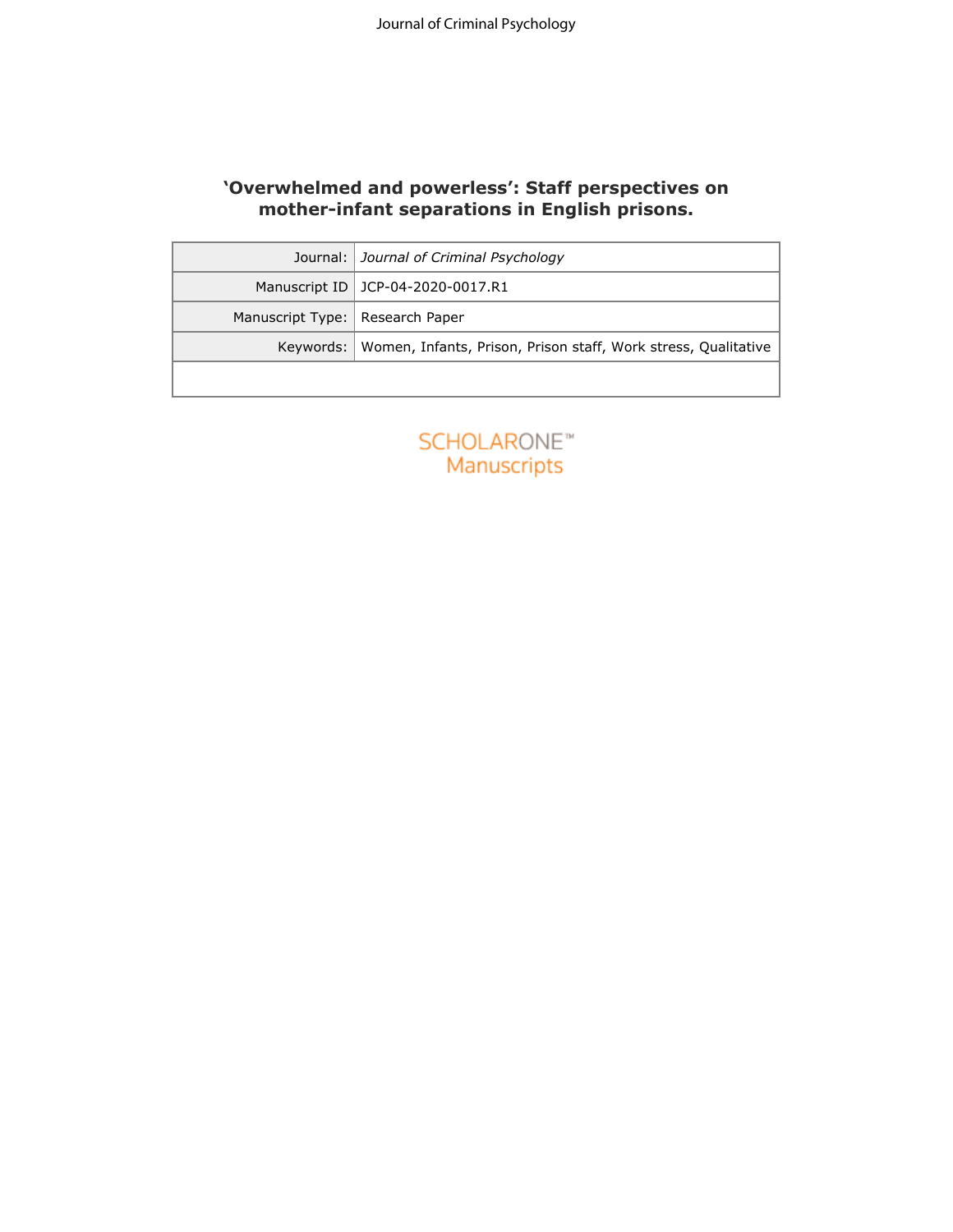#### MANUSCRIPT DETAILS

TITLE:  $\hat{a} \in \tilde{C}$  Overwhelmed and powerless $\hat{a} \in \tilde{C}^M$ : Staff perspectives on mother-infant separations in English prisons.

#### ABSTRACT:

Imprisoned mothers are at increased risk for poor psychological health and psychological distress when separated from their children, so staff need to be highly skilled to support the women. However, there is a paucity of research focusing on staff experiences around sensitive issues such as mother-child separation. This study aimed to understand the challenges facing staff and how these might be addressed.

This qualitative interview study explored the views and experiences of 24 prison-based staff in England working with female prisoners separated from their infants.

Staff emphasised the challenges of working with separated mothers, specifically the emotional impact of this work, and the impact of the wider criminal justice system on their sense of agency.

CUST\_RESEARCH\_LIMITATIONS/IMPLICATIONS\_(LIMIT\_100\_WORDS) :No data available.

CUST\_PRACTICAL\_IMPLICATIONS\_(LIMIT\_100\_WORDS) :No data available.

CUST\_SOCIAL\_IMPLICATIONS\_(LIMIT\_100\_WORDS) :No data available.

A focus on the experience of separation highlights the broader problem of incarcerating women in general. Reducing the number of mother-child separations would mitigate the impact on both women and staff.

Journal Criminal Psychology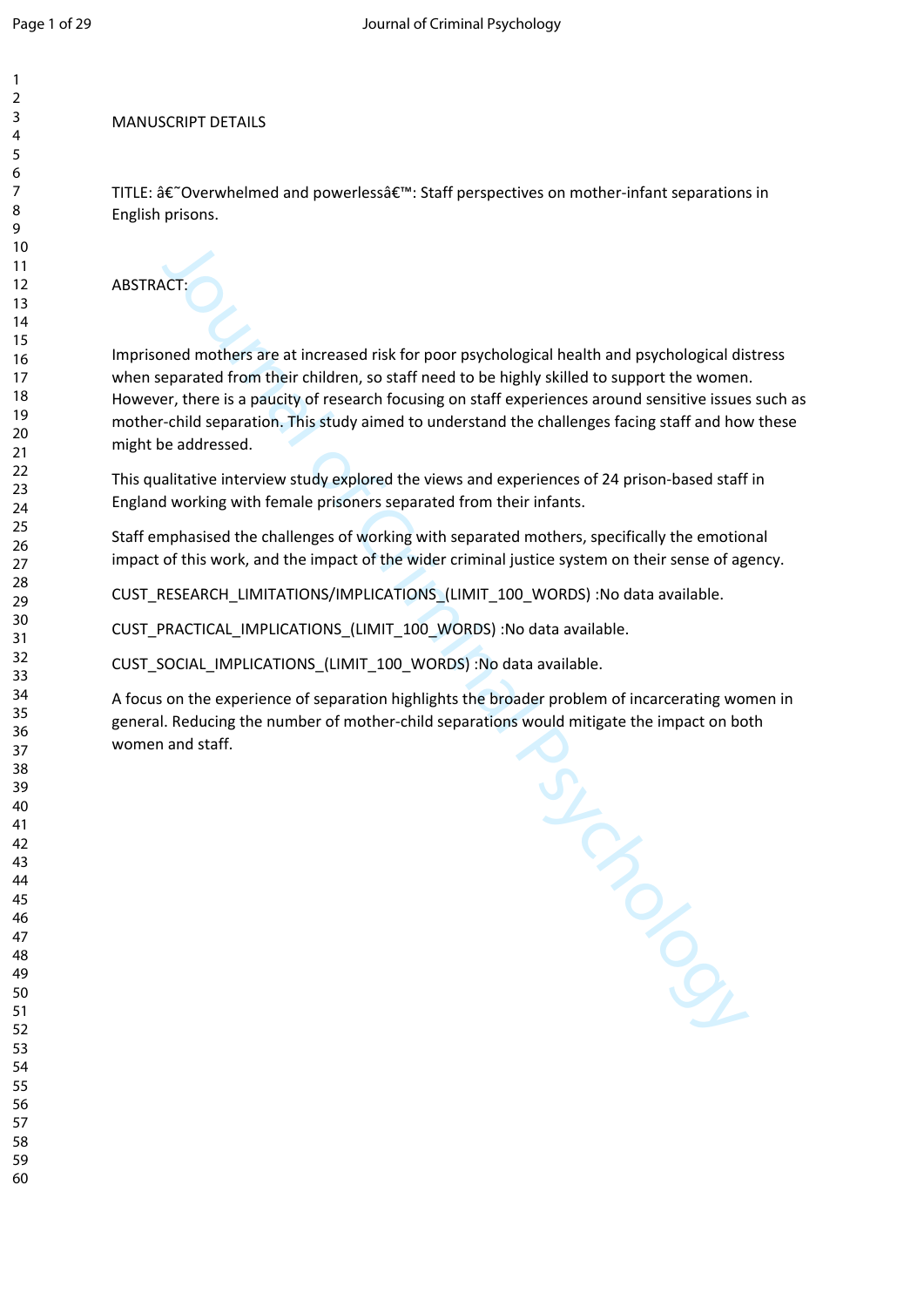'Overwhelmed and powerless': Staff perspectives on mother-infant separations in English prisons.

# Introduction

The most recent government workforce statistics show that there are just short of of 2,000 staff working across the female prison estate in England (Ministry of Justice, 2020a). This includes officers, administrative and management staff, healthcare, chaplaincy and facilities staff. It does not include staff in private prisons, or additional workers employed by third sector organisations, so the true number is higher. Prisons are challenging places in which to work, and one of these challenges is working with imprisoned mothers separated from their young children.

**Standard Constant Constant Constant Constant Constant Constant Constant Constant Constant Constant Constant Constant Constant Constant Constant Constant Constant Constant Constant Constant Constant Constant Constant Const** There were 3,252 women in prison in England on  $4<sup>th</sup>$  September 2020, with an average sentence length of 10 months (Ministry of Justice, 2020b). Whilst figures are kept on the number of women incarcerated, there are no official, centralised figures for the number of mothers nor are there clear figures on the number of children of female prisoners (Baldwin & Epstein, 2017). Thus in England and Wales (there is no women's prison in Wales so Welsh women are imprisoned in England; Scotland and Northern Ireland have their own jurisdictions), imprisoned mothers are separated from an estimated average of 17,000 children aged under 18 years old each year (Kincaid, Roberts & Kane, 2019) and approximately one-third of mothers in prison have a child under five years (Prison Reform Trust, 2014).

Currently there is scope for a small number of women to remain in prison with their babies until the child reaches 18 months. (individual prisons have some flexibility up to 24 months). Of the 12 women's prisons in England, six have Mother and Baby Units (MBUs), a separate wing of the prison with individual rooms for each mother-baby pair and a nursery. There are 64 places for mothers across the six MBUs (Sikand, 2015), and given annual estimates of up to 3,000 babies aged two years and under who have imprisoned mothers (Galloway, Haynes & Cuthbert, 2014), most mothers will not be able to access a place. As highlighted by Sikand (2015), under-occupancy of MBUs has been an issue as a result of a range of factors that prevent women applying. There are stringent criteria (particularly around substance use) for MBU access which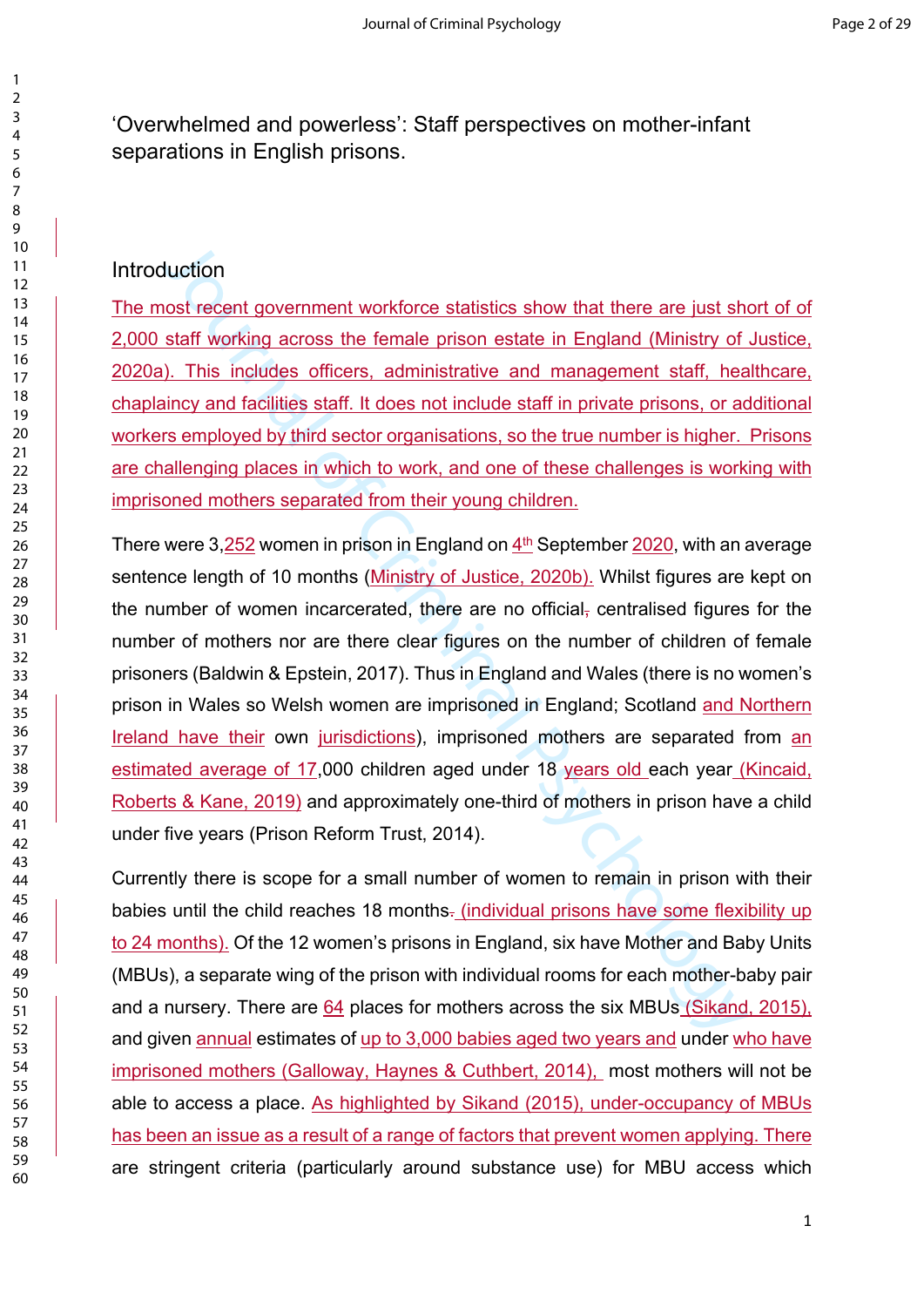exclude a proportion of the female prison population (Dolan, Birmingham, Mullee & Gregoire, 2013). Once separated, mothers can only see their children if they are brought in by an adult at limited visiting hours, depending on the prison regime and the mother's prisoner status. Visits may not take place at all if the child is taken into care or if the MBU is far from the child's home. The latter is often the case given how few MBUs exist (see Booth, 2020, for further discussion on the impact of distances on family visits).

in if the MBU is far from the child's home. The latter is often the case give<br>US exist (see Booth, 2020, for further discussion on the impact of distare<br>Vists).<br>
Mer can be separated initially at the point of custody, at t A mother can be separated initially at the point of custody, at the birth of her child if she is pregnant in prison (Abbott, 2014; Abbott, Scott, Thomas & Weston, 2020), or following a stay on an MBU if her sentence extends beyond the maximum 18-month MBU stay. The different trajectories to separation highlight the diversity of experiences mothers may have and the potential challenges for staff providing support. Unsurprisingly, separation and loss of children 'were the most commonly cited factors leading to the high risk of suicide and self-harm within prisons' in England and Wales (Independent Advisory Panel on Deaths in Custody, 2017, p.11). This is in addition to maternal suicide as a primary cause of death for all mothers within the first year postnatally, but in particular women at severe disadvantage (Knight et al., 2019); this includes many women in prison. Separation is another traumatic experience for women in prison who are already more likely to be severely disadvantaged (Carlen, 2013), and to have survived child sexual abuse and domestic violence (Albertson, O'Keefe, Burke et al., 2012).

When staff<sup>1</sup> are faced with imprisoned mothers separated from their children, they will are thus very likely to be working with distressed women. This may manifest itself through an exacerbation of mental health problems (Gregoire, Dolan, Birmingham, Mullee & Coulson, 2010), changes in behaviour as a result of the stress of separation (Raikes, 2009), and/or rule-breaking (Douglas, Plugge & Fitzpatrick, 2009). Prison inspectorate reports suggest that staff lack of understanding about the emotional effect of separation on mothers can result in a 'disciplinary response' (Hardwick, 2012, p.14), which can contribute to a breakdown in the crucial staff-prisoner relationships

<sup>&</sup>lt;sup>1</sup> For the purposes of this research, 'prison staff' refers to anyone working in a prison, whether they are employed directly by the prison or an external third sector agency.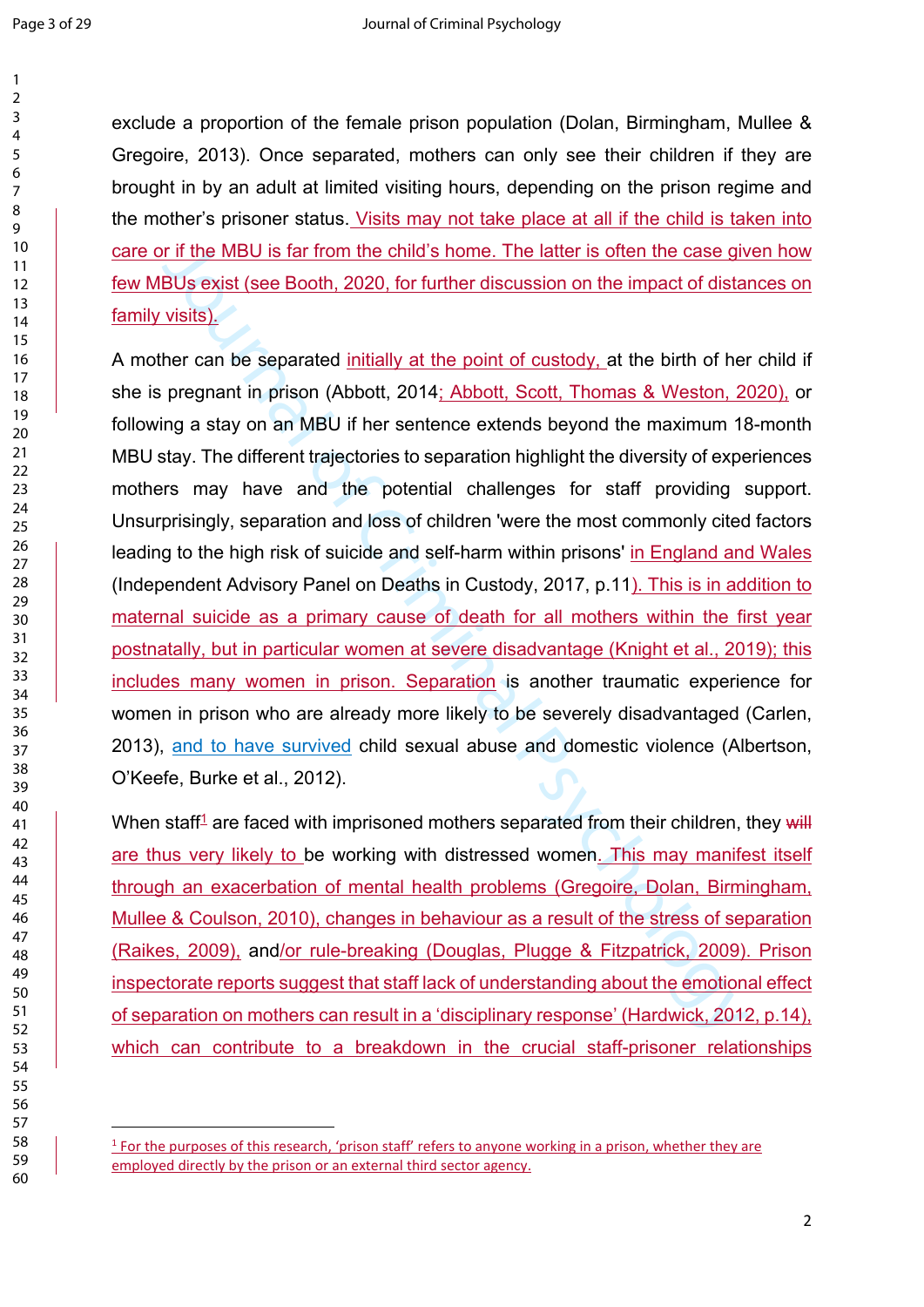(Liebling, 2011). This is a problem given that positive relationships between mothers, prison and staff can reduce the stress of separation from children (Chambers, 2009).

Thus prison work can be emotionally demanding on prison staff (Crawley, 2004), particularly when working with mothers separated from their children (Baldwin, 2015). Research around maternal imprisonment has highlighted the importance of staff support for mothers in custody (O'Malley & Devaney 2015; Baldwin 2017). However there is a paucity of work about the challenges and emotional demands on the staff providing that care. Tait (2011) and Garland (2004), provide insights into prison work related stress, burnout and attitudes towards prisoners. Research specifically exploring the effects of working with separated mothers is limited, although Abbott's (2018) work on the experiences of pregnant women in prison provides insights into staff reactions to mothers separated from their babies at birth. Staff report the emotional impact and their lack of training in relation to providing support.

arch around maternal imprisonment has highlighted the importance<br>arch around maternal imprisonment has highlighted the importance<br>of the mothers in custody (O'Malley & Devaney 2015; Baldwin 2017). His a paucity of work abo In general, prison staff themselves are at a higher risk of psychological distress than the general population (Harvey, 2014; Kinman et al., 2017). In terms of protective factors, Harvey (2014) determined that staff accessing support in the prison was helpful. SimilarlyIn relation to emotional support, Kinman et al. (2017) found working relationships and role clarity were protectivehelpful for staff but managerial support was not (Kinman et al., 2016). Lack of support has been associated with prison officer stress and burnout (Finney et al., 2013; Holmes & MacInnes, 2003). Furthermore, Crewe (2008) suggests that staff working in health or education face additional role strain because of conflicts between their core professional standards, and the restrictions of the prison regime and environment (c.f. Arnold, 2016; Short et al., 2009).

It is evident that prison staff are working in difficult conditions, however the extent and usefulness of support in place for staff appears questionable. Beyond the immediate environment of the prison, the current president of the Prison Governors' Association describes an ever-changing system due to political manoeuvres; these result in overcrowded prisons, low staffing levels and high rates of staff attrition (Albutt, 2017). In this context staff-prisoner relationships (Liebling, 2011) are further put under strain.

As part of a larger research project focusing on imprisoned women separated from their infants (see Author, date; Author, date), we investigated the views of prison staff who support mothers separated from their children in prison, because there is such a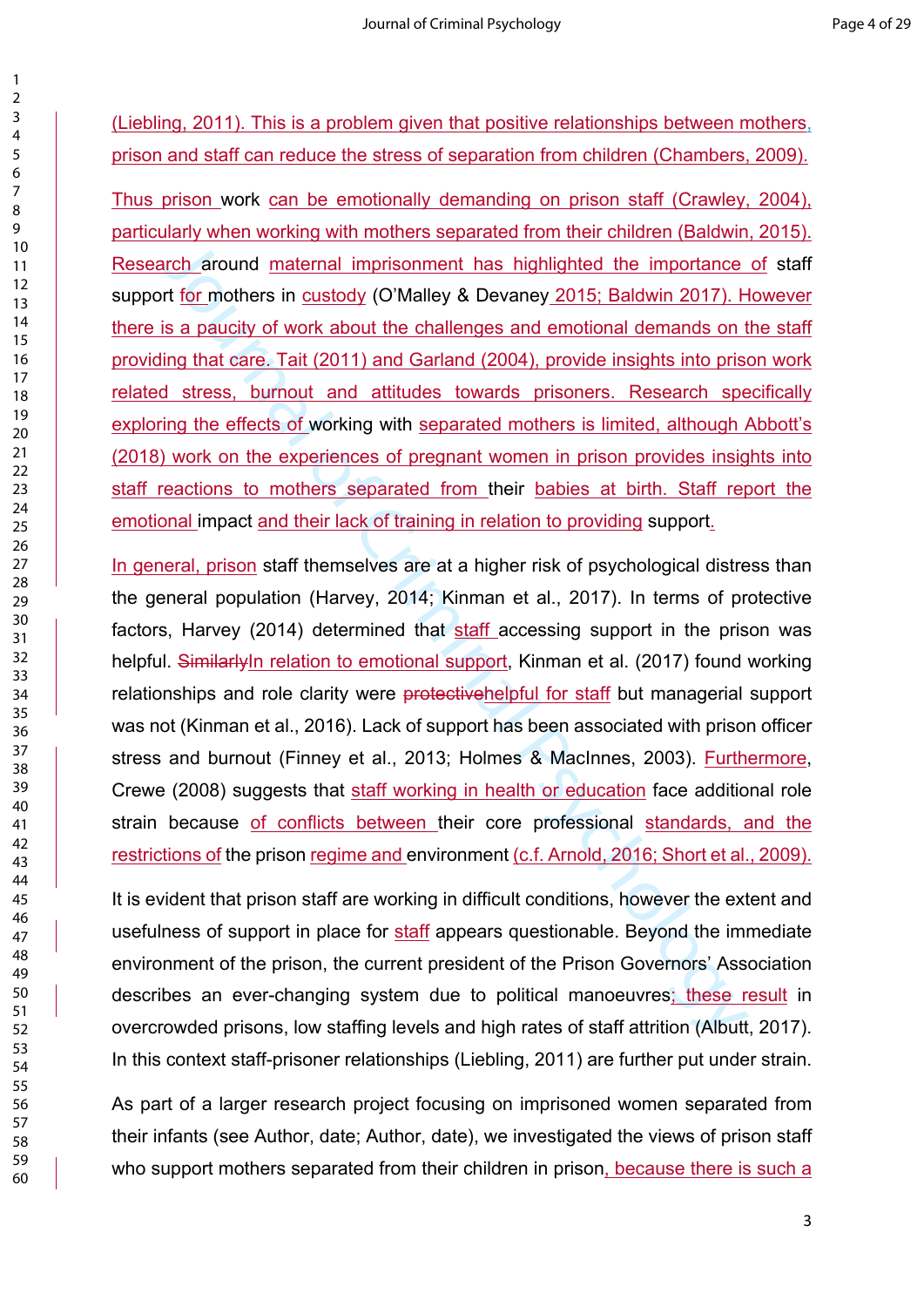significant gap in the literature which translates into a lack of support for staff. Since there is provision for some women to stay in prison with their children aged under 18 months, our focus was on staff who had supported mothers separated from children aged under two years as this would include separations following an MBU stay. The research aimed to understand staff experiences and the challenges in their work in order to reflect on how to provide support for staff in this stressful environment.

# Methods and analysis

#### Design

rch aimed to understand staff experiences and the challenges in their<br>to reflect on how to provide support for staff in this stressful environmen<br>ods and analysis<br>m<br>axes a qualitative exploratory study carried out from a c This was a qualitative exploratory study carried out from a critical realist perspective (Bhaskar, 1989; Rogers & Pilgrim, 2014). Critical realist research tends to be exploratory and is focused on explanation (Edwards, O'Mahoney & Vincent, 2014), thus it is appropriate given that the focus of this research is understanding the experience and support needs of prison staff. Whilst a critical realist perspective acknowledges multiple perspectives and accounts of reality, as Sims-Schouten and Riley (2014) explain, a critical realist perspective also acknowledges that 'people's actions will be influenced by personal and societal mechanisms that are independent of their thoughts or impressions' (p.47). This is an acceptance of the materiality of lives and this ontological emphasis means that the real impact of social structures, such as prison, on people's lives (both the imprisoned and those who work with them) is acknowledged. As such, critical realism offers scope to make practical practice suggestions (Willig, 1999), and to remain comprehensible to those coming from a more positivist standpoint (i.e. the Prison Service).

Along these critical realist lines, taking into account both the individual's perspective and the broader context, social domain theory (Layder, 1998) was used as a theoretical framework to analyse the findings. both to understand and explain the relationships between the themes. Social domain theory conceptualises social life as layered with multiple contexts that interact, bringing together psychological and sociological dimensions. Social domain theory was chosen due to its previous application in both prison research (Knight & Layder, 2016) and social work (Houston,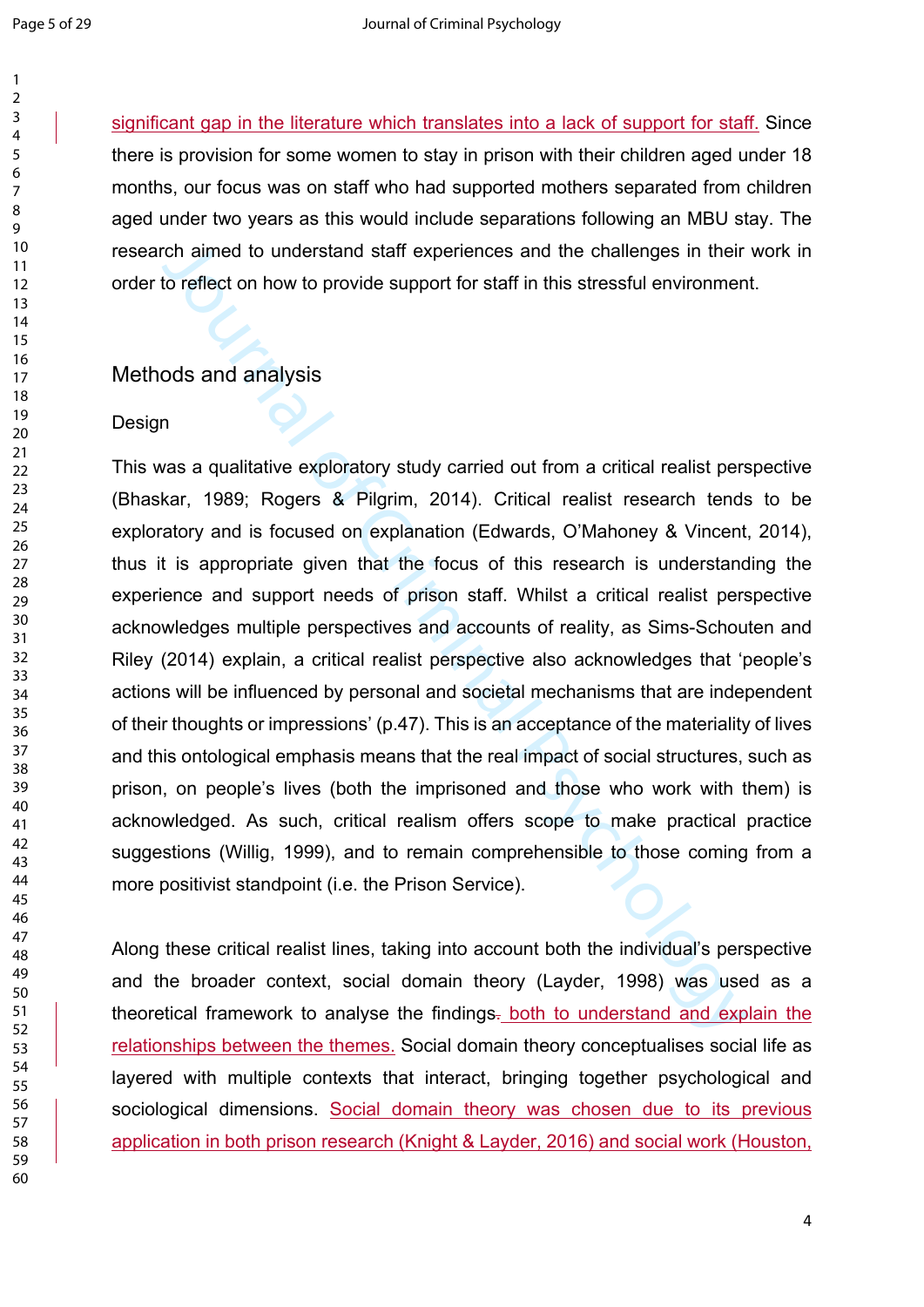2015) and because during data collection and analysis the interweaving by participants of the individual emotions and the wider context was so strong.

#### Settings, participants and recruitment

Twenty-four prison staff from two women's prisons in England took part. The prisons served different geographical areas (North and South), and each held approximately 500 women serving both short and long sentences. They had similar numbers of women with drug and alcohol problems (30-40%) and both prisons had a range of third sector organisations (i.e. organisations that aim to have a social impact rather than being profit-focused; other terms include the voluntary sector or not-for-profits) providing services (e.g. counselling, family visits, housing support), either based inside the prison, or externally with staff visiting to provide support. In order to preserve anonymity, no further details (e.g. whether they had MBUs) can be given.

gs, participants and recruitment<br>y-four prison staff from two women's prisons in England took part. The<br>y-four prison staff from two women's prisons in England took part. The<br>different geographical areas (North and South), Staff were eligible to take part if they self-identified as having supported women separated from their children under two years of age. The intention was to cover the main staff groups (e.g. prison officers, healthcare, child and family-related services). Sampling was pragmatic and aimed to be as broad as possible; however it was carried out according to prison resources which limited its representativeness because it depended on staff availability when the researcher was at the prison. Following approval of the research by the relevant prison governors, a key contact was nominated to liaise with the researcher. Key contacts provided advice about relevant staff to invite to take part and either actively helped with recruitment or set up an initial meeting with another member of staff who then advised on recruitment. Snowball sampling (Noy, 2008) was used to access staff, and a range of staff from a wide variety of backgrounds and professions were offered the opportunity to take part. Participants who expressed an interest in taking part but were unavailable for interviews were provided with an opportunity to respond electronically.

#### **Instruments**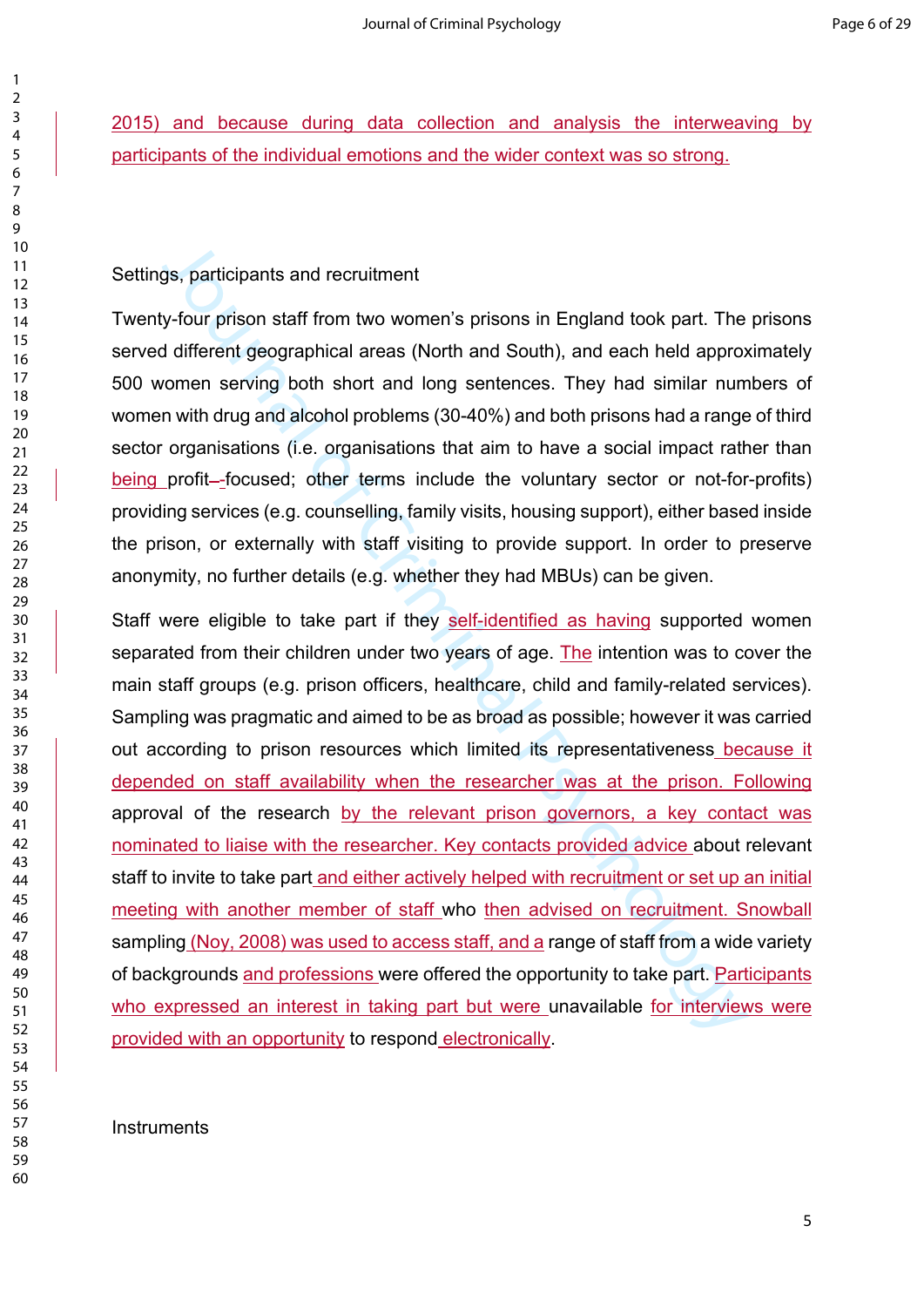The interview schedule design was influenced by an 'appreciative inquiry' approach (Liebling, Price & Elliott, 1999), which is a strengths-based approach and is a way to build alliances with prison staff who might otherwise experience the interview as critical of their practice. The focus on strengths or best practice does not mean that challenges are avoided; it just provides a different way into difficult conversations and renders visible aspects that might remain hidden (c.f. Robinson et al., 2013).

The interview covered three topics: 1) staff members' experiences of supporting separated mothers; 2) support they had received, and would have liked to receive; 3) broader views about parenting, MBUs and support in prison for mothers. This study will focus on the first two topics, the third will be addressed in future work.

A demographics questionnaire was designed to capture key information about the participants (e.g. age, sex, nationality and ethnicity), their careers and working histories (e.g. job role, length of time in post, positions in other prisons). Questions were open-ended so that every individual response could be captured, enabling results to be presented with as much detail as possible, whilst still maintaining participant and role anonymity.

#### Procedure

voided; it just provides a different way into difficult conversations and aspects that might remain hidden (c.f. Robinson et al., 2013).<br>Interview covered three topics: 1) staff members' experiences of suptated mothers; 2) Following initial communication with key contacts (either face to face or by email), staff members who agreed to take part met with the lead researcher and were given a participant information sheet and consent form, with the opportunity to ask any questions. The interview either took place there and then in a private room or was arranged for a more convenient time. The face-to-face interviews were audio recorded and lasted from 15 minutes to 73 minutes. If staff were unable to find a time for an interview, information was emailed to them, along with the interview questions for completion in their own time. Most staff took part in face-to-face interviews (n=22), with few (n=2) answering the questions by email.

#### **Ethics**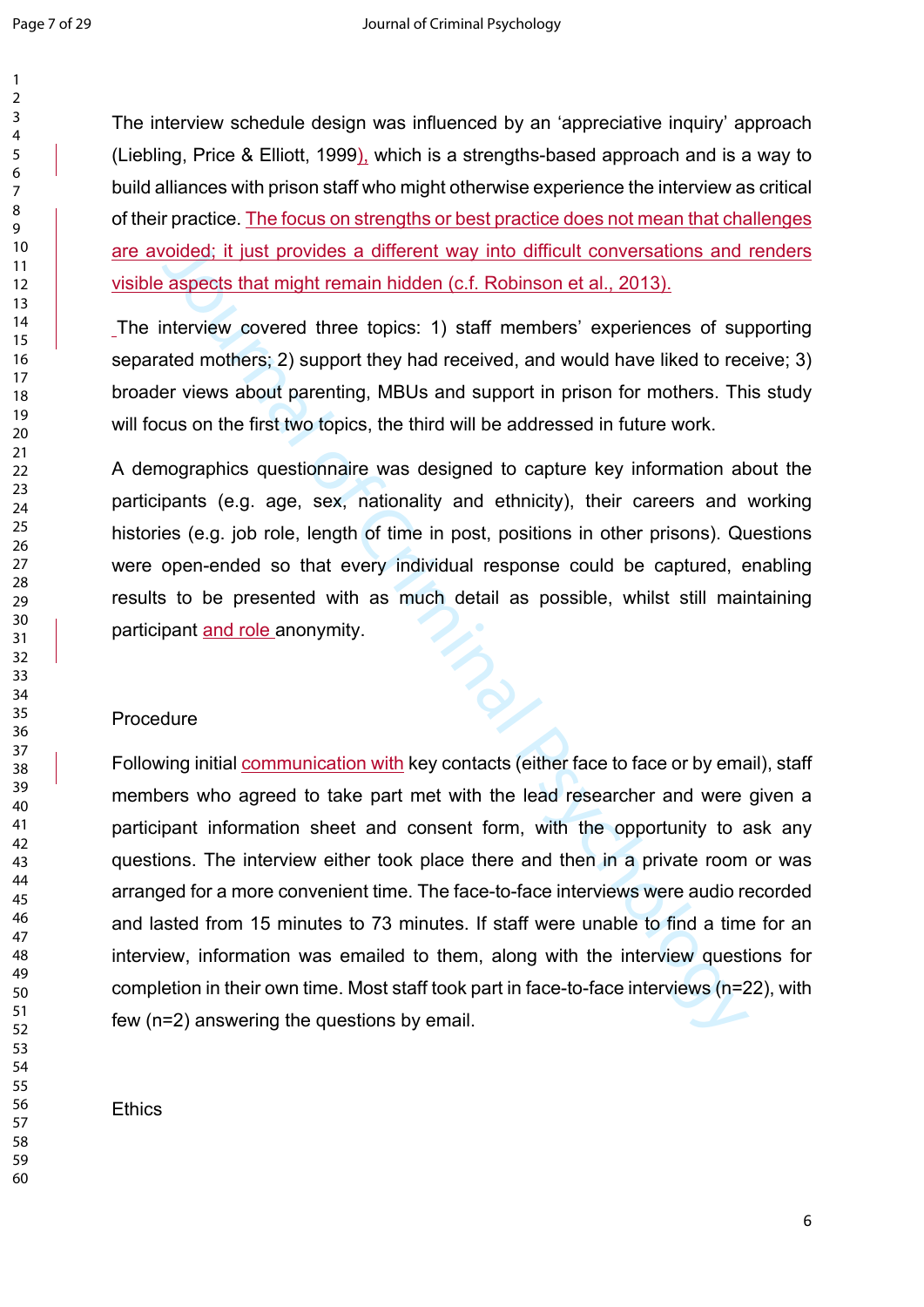This study was approved by the XXXX Psychology Department Ethics Committee and the National Offender Management Service National Research Committee. All participants gave written consent to take part. At the end of the interview participants were given a debrief sheet which included details of support available.

# Analysis

sis<br>
sis<br>
siews were transcribed verbatim and thematically analysed (Braun &<br>
by the lead researcher. Ritchie & Lewis (2003)'s framework approach<br>
d out in NVivo 11 (QSR International) to ensure systematic data orga<br>
thema Interviews were transcribed verbatim and thematically analysed (Braun & Clarke, 2006) by the lead researcher. Ritchie & Lewis (2003)'s framework approach was carried out in NVivo 11 (QSR International) to ensure systematic data organisation before thematic analysis. The strengths of thematic analysis lie in its flexibility and applicability across different paradigms, including critical realism. The analysis involved line-by-line coding and then searching for thematic patterns across the codes (Boyatzis, 1988). Themes were analysed deductively and semantically in order to report the range of perspectives among staff. The analysis was primarily theory-driven (i.e. led by the questions), but some data-driven themes were constructed (Braun & Clarke, 2006). The analytic process was recorded at each stage to ensure transparency (Ritchie et al., 2003), and a quality framework (Spencer et al., 2003) used to ensure credibility.

# Findings

See Table I for a summary of demographics. Most participants were White British women, aged over 35 years with more than five years' experience in their current roles. In addition, over a third had worked in other women's prisons. The staff had worked in nine of the 12 women's prisons in England and in eight third sector organisations.

## **Table I – Staff demographics**

Staff interviewed held a range of job positions (prison officer/offender supervisor/probation officer (n=7), health-related (n=7), children and family-related (n=10) at both front-line and managerial levels, see Table II for details. Staff described a range of roles in supporting women before, during and after separation from their infants. Roles included practical support, such as writing birth plans and liaising with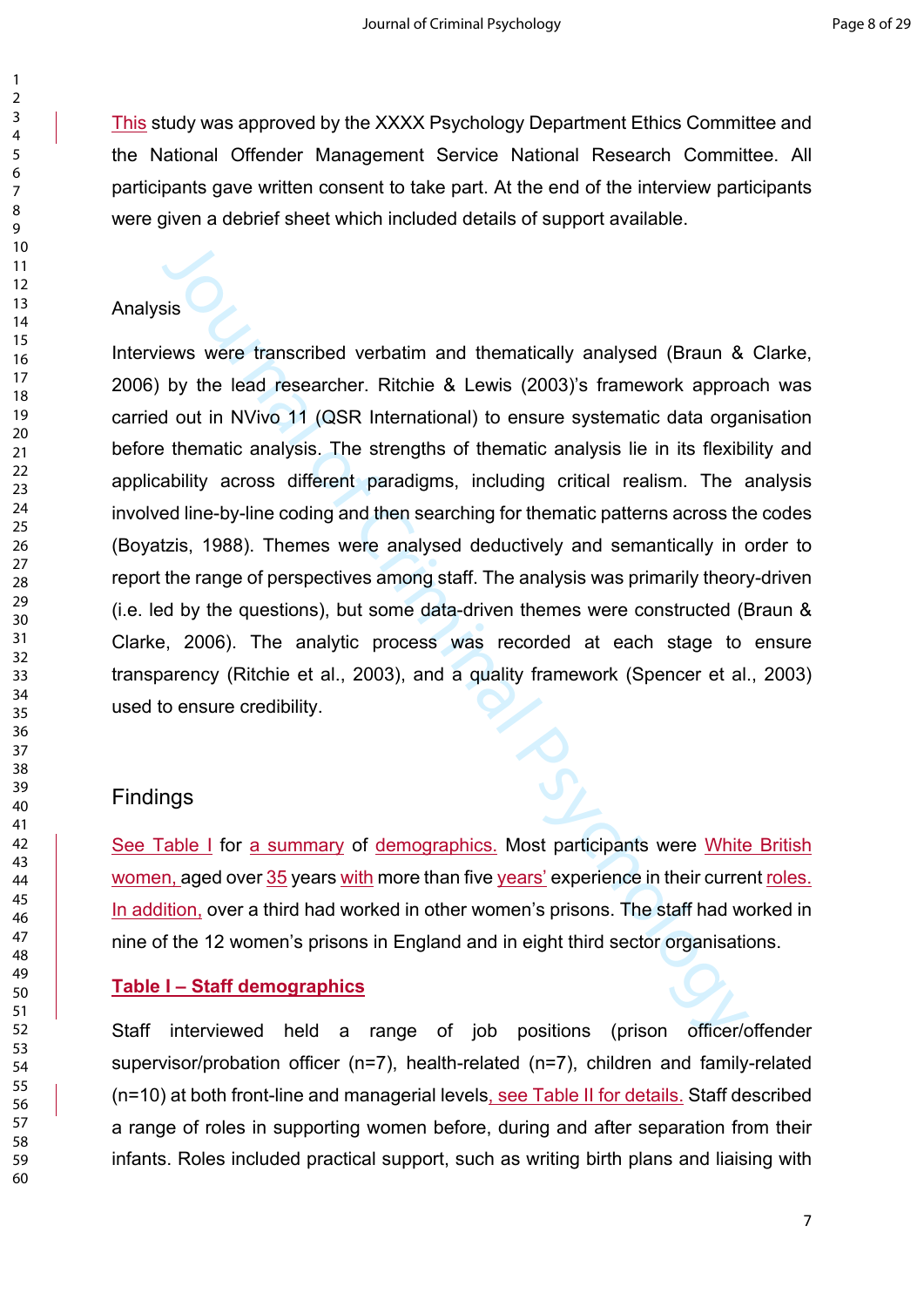social services, in addition to providing emotional support and counselling after separations.

#### **Table II – Staff roles**

Staff quotations are reported according to whether they were prison employed (e.g. prison officer, health-related, family services) or third sector employed (health-related, counselling, family services) in order to highlight differences between these two types of employers and, most importantly, to preserve anonymity as the findings were reported back to the prisons. All staff who took part identified themselves as supporting separated mothers in some way so the focus was on this, rather than their role, because the numbers were so small.

The types of work role related to the support that staff received in relation to separations, and these have been categorised as low and high support. See Table III.

#### **Table III – Support received by staff according to job sector**

quotations are reported according to whether they were prison employs<br>officer, health-related, family services) or third sector employed (health-<br>elling, family services) in order to highlight differences between these two Staff discussed the main challenges in their work, and two key themes were identified. The first theme was 'Overwhelmed', describing an individual response in the face of their own and the mothers' emotions. This was mapped to Layder's (1998) social domains of 'psychobiography' and 'situated activity' because staff were discussing their individual emotional responses in response to the mothers they worked with. Staff emotions were intensified when they shared the experience of parenthood, a specific aspect of their biography- and one shared by most of the participants. The strength of their own and the mothers' emotions left some staff feeling unable to support mothers – they were worried they might make things worse or that they just did not know what to do. Furthermore, some staff felt unsupported by their managers to cope with the level of distress in mothers.

The second theme was 'Powerless'; this was due to staff feeling unable to do anything as a result of the broader context, both in the prison itself and in co-ordination between services. This theme was mapped on to two social domains – 'social setting' and 'contextual resources' – because staff described their powerlessness both in terms of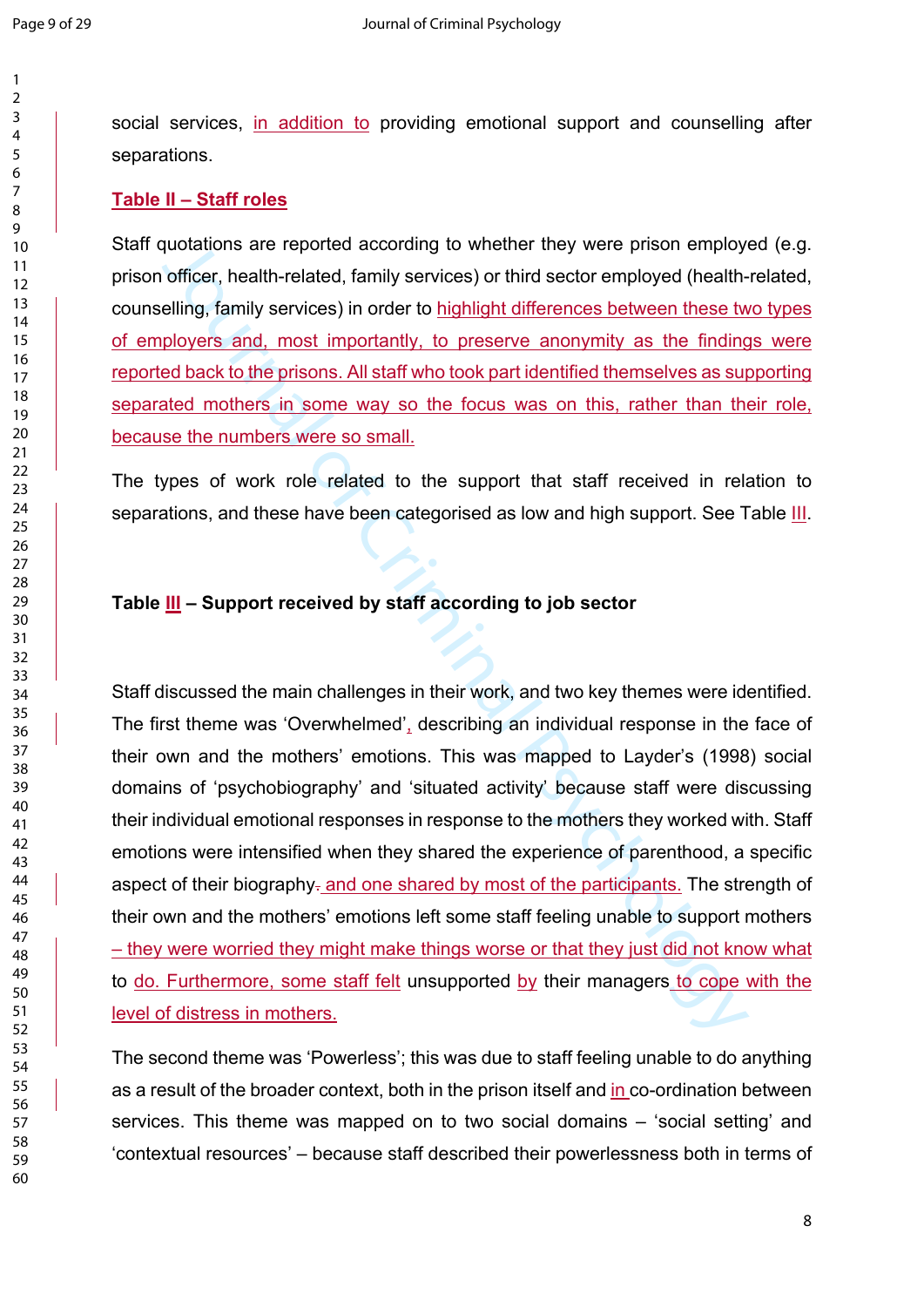their immediate institutional context and the wider context of the criminal justice system. See Table IV. The themes will be discussed with an examination of the differences between staff receiving low and high support, as well as their relevant training suggestions.

#### **Table IV – Key themes mapped on to social domains**

#### **Key theme 1: 'Overwhelmed'**

Throughout the interviews staff discussed the emotional impact of working with separated mothers. The theme encompassed the psychological experience of supporting mothers and was related to personal history, hence the association with the domain of psychobiography. Separation was seen as something that one cannot be fully prepared for because each separation is different, as one third sector staff member described:

IV – Key themes mapped on to social domains<br>
enee 1: 'Overwhelmed'<br>
ghout the interviews staff discussed the emotional impact of worki<br>
ated mothers. The theme encompassed the psychological experienting<br>
mothers and was r *Yeah, nothing…I might cry actually, nothing can prepare you for the difficulty of working with women who've had their children removed…. There's actually nothing like it. And I know that now I've done lots of other roles. And talk about going in at the deep end is what I think now…. The level of pain, I mean… I've done bits of work with torture victims and quite a lot of work with people who've been sexually abused. Just the level of pain is so incredibly profound. It's… really like nothing else. (Participant 14)*

This challenge and dealing with intense emotions, both their own and others', seemed to be epitomised in the final contact visits which were facilitated by some of the staff interviewed. The hardest part was 'watching somebody else break down' (Participant 7) whilst managing one's own emotions. This need to 'manage emotions' (c.f. Crawley, 2009) was repeated through the interviews, particularly when some staff acknowledged the guilt they felt at being part of the separation process. One prisonemployed staff member pointed out: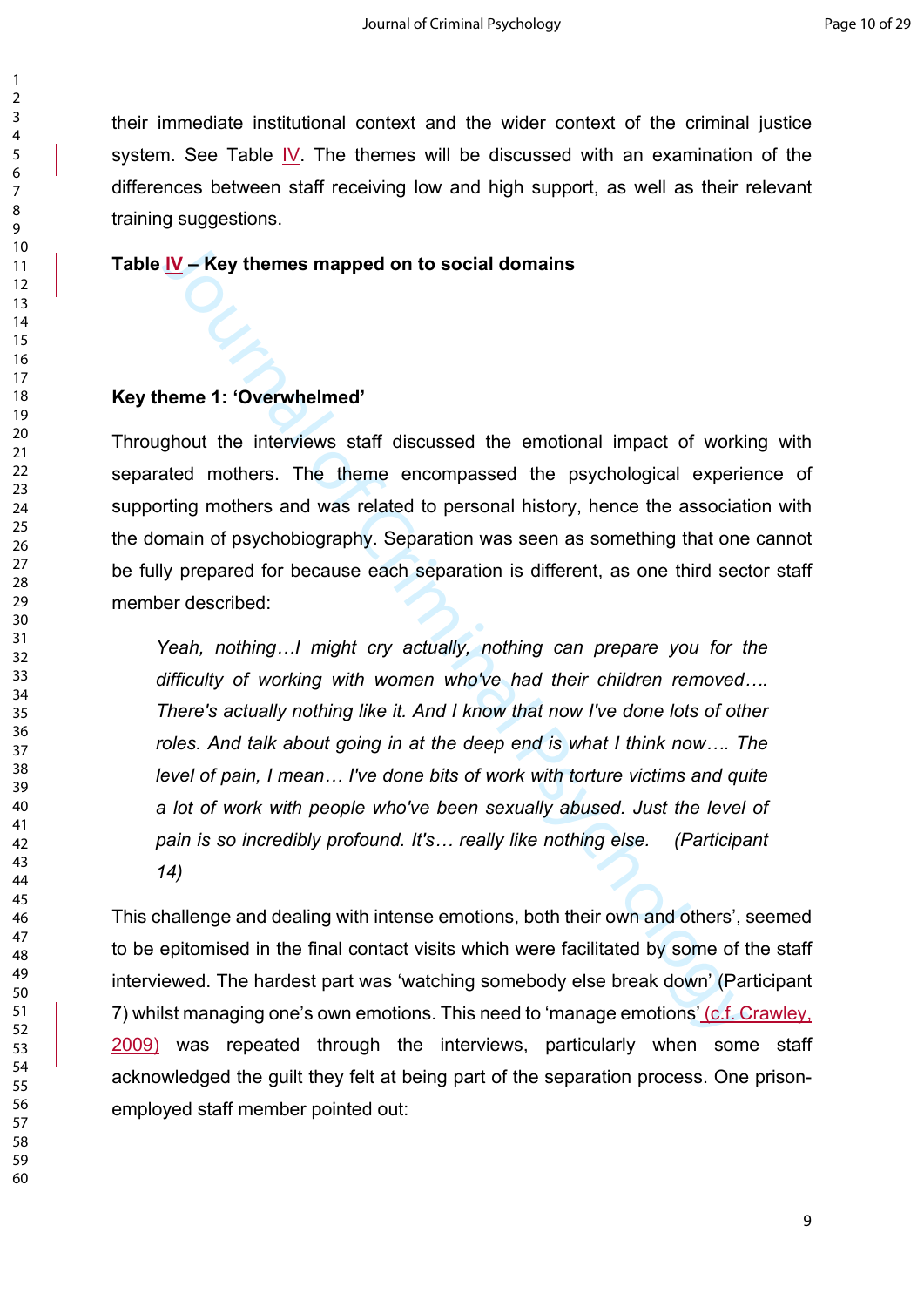*You're actually involved in the process that is… detrimental to them in one way or another. It doesn't matter which, how you look at it. And, what you're trying to do is manage that on a daily basis until we get to the end of the process. (Participant 12)*

One staff member described the challenge of building trusting relationships with mothers, then sitting on separation boards and sometimes deciding that separation was the best course of action. Even when mothers had understood the process and felt fairly treated, there was still a sense of personal guilt from being part of the process.

staff member described the challenge of building trusting relationships, then sitting on separation boards and sometimes deciding that sepe best course of action. Even when mothers had understood the procedy ty treated, th The process of separating mothers in prison from their children was related to personal biographical experiences. Staff felt they could relate if they were parents too (c.f. Baldwin, 2015), which appeared to make them more empathetic but meant the emotional impact was greater. Staff who worked with children described 'getting attached' and struggling with their own feelings of loss, particularly when children went into care. Staff described how loss tapped into their own past experiences, which if unsupported could have a negative impact. A third sector staff member reflected:

*It's a hard one separation, you know, because you've got your bereavement and loss…and you know the implications of that. I think what comes up for you as an individual is it taps into your own stuff. And when you haven't got anything in place… it can make you quite ill, really. (Participant 18)*

Staff who provided counselling found a loss and bereavement framework useful for making sense of their feelings and were aware that for separated mothers loss was present all the time.

Whilst guilt and loss were two specific feelings that were discussed in the interviews, even when participants did not name how they felt they did say that they had to 'manage emotions'. Staff acknowledged the range of emotions they experienced and discussed how this worked in their interactions with mothers. This seemed to involve remaining empathetic but having enough distance to not become overwhelmed. As one prison-employed staff member put forward:

*So, it is hard to take that step back and because you can't be emotionally involved but actually to do this job you have to be a little bit because you*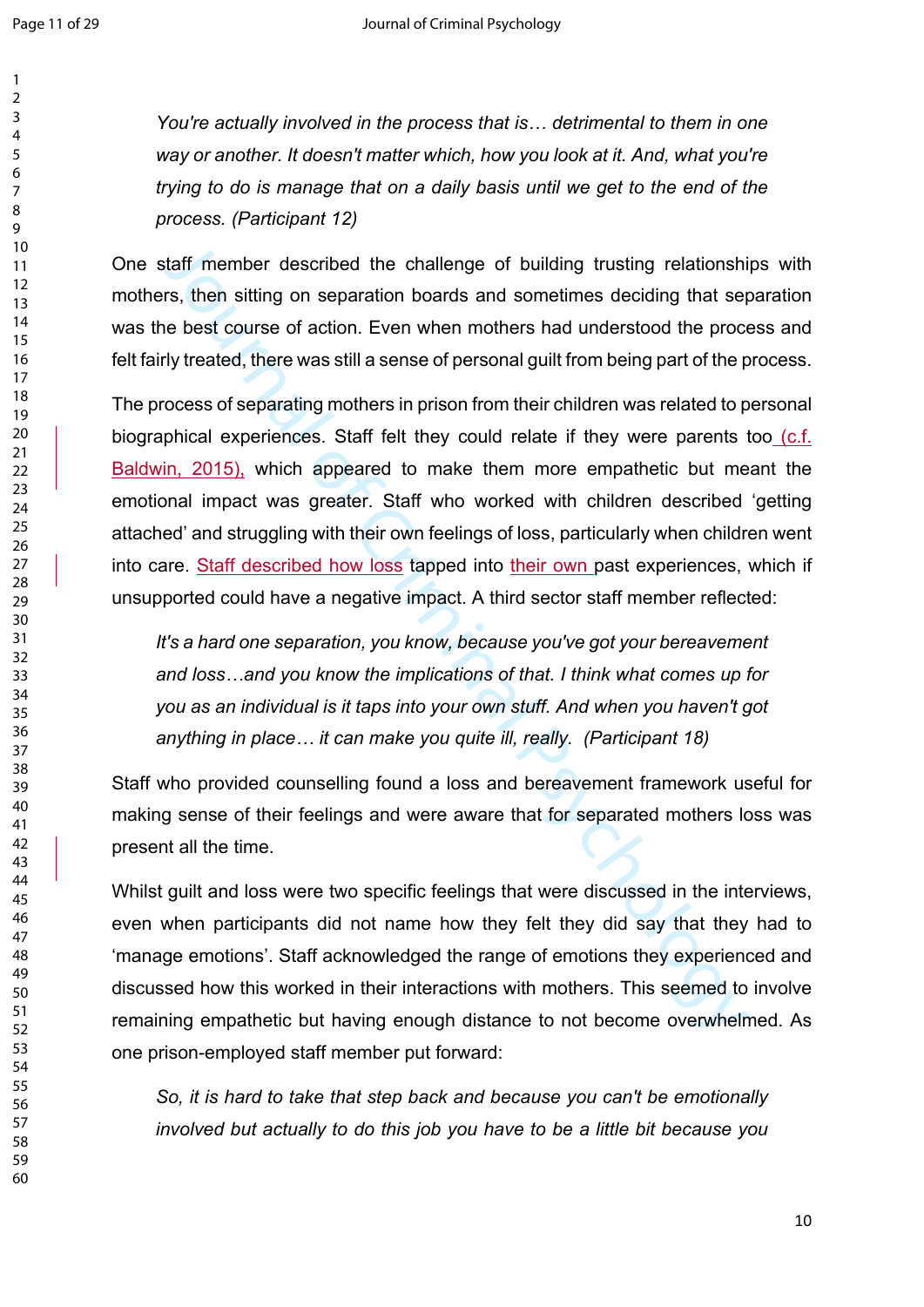*are, you know, I just think you need to show the women that you have got some empathy. (Participant 4)*

This description of balancing empathy and distance mirrors some staff concerns about wanting to support women but understanding their limits, both for themselves and the women. One manager pointed out the potential for abuse of power when staff believe they can rescue women. Other balancing acts included how not to be overwhelmed by colleagues' emotions and leaving their work-related emotions at work (Crawley, 2004) so home life was not affected. The sense of being overwhelmed by their own and mothers' emotions was apparent across all staff. However, it was those staff with low support (i.e. prison-employed and some third sector) who felt under-skilled for such emotional work with female prisoners.

In Comparison of the potential for abuse of power when staff an rescue women. Other balancing acts included how not to be overwheagues' emotions and leaving their work-related emotions at work. (Cso home life was not affe Several participants pointed out that there was no training specifically for dealing with issues arising from separation, its effects on women and how to manage this, and that they wanted this to feel more confident. What was particularly highlighted as a skill lacking in everyone who was not a counsellor was being able to adequately provide psychological support. All staff acknowledged that this was part of their role, but many lacked the confidence and skills to be able to do it 'properly'. There was a general sense of anxiety that they might make things worse for separated women and that they needed to refer on to professionals when women were distressed. One prisonemployed participant vividly described the fear:

*We know that there is the possibility that we're…going to open a can of worms that we're not going to be able to shut. (Participant 12)* 

Yet, these were all front-line staff working regularly with separated women. The extent and intensity of mothers' emotions were vividly described by staff as a major challenge in their work with separated women. The emotional impact of separation was particularly profound shortly after the separation and at the beginning of the counselling process – this is when prison staff felt most concerned about risk. Mothers were described as having 'ups and downs' of guilt, anger and shame which became an 'incredibly toxic burden' (Participant 20). Staff identified that these feelings increased mothers' aggression, self-harm, suicide attempts and drug-taking following separation. Separation was seen as having an impact on drug and alcohol recovery in the long term. A third sector staff member explained the relationship with addiction: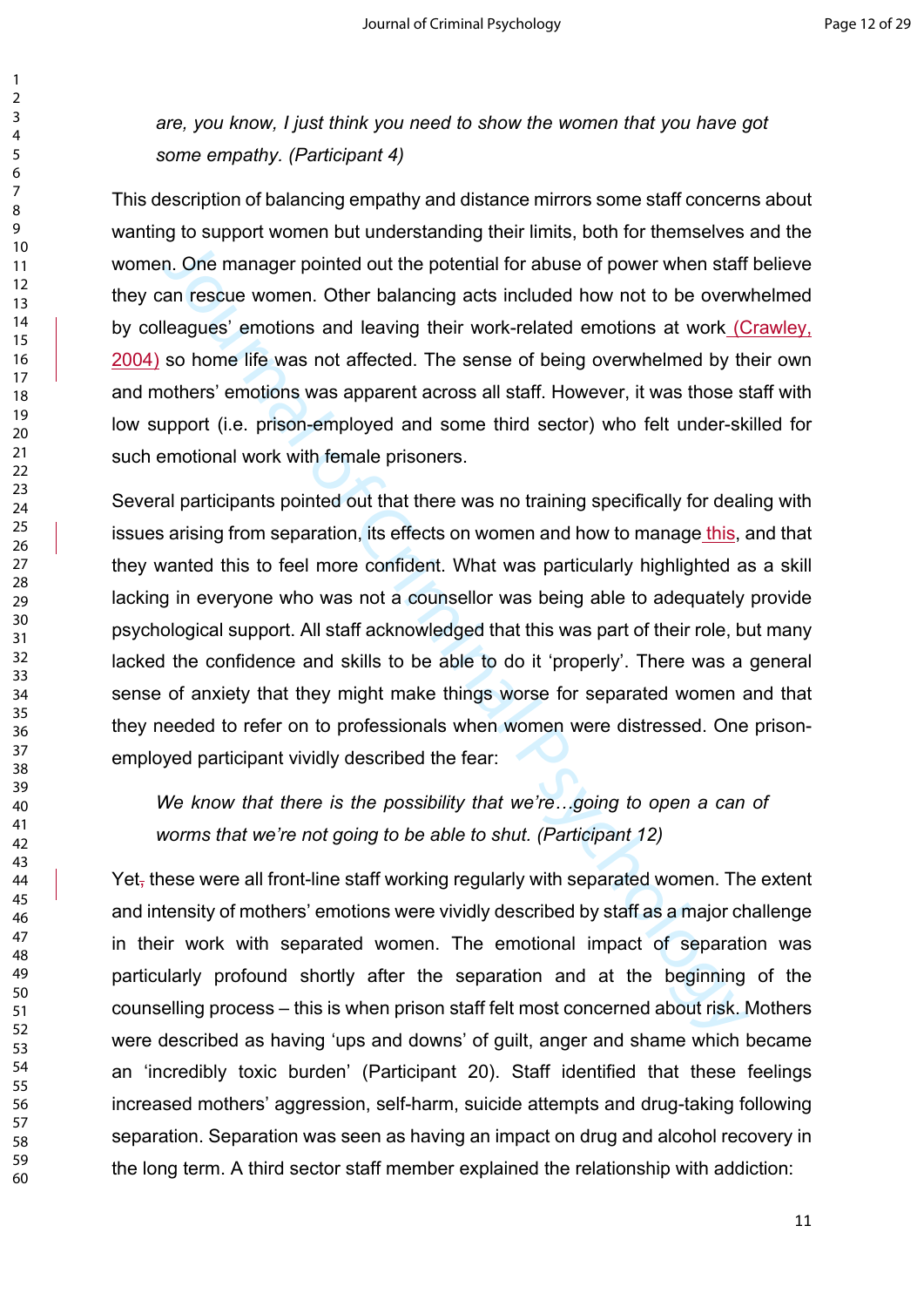*I think it [separation] hinders their recovery.... If the children have been removed permanently then some women feel like there's no reason for them to become drug free. Their motivation has gone so I think we see increased drug use or steady drug use in custody. So, there's no real end point for them. (Participant 16)*

isoint for them. (Participant 16)<br>sick of motivation for change could result in women becoming stuck in a<br>rief. Staff reflected that this made supporting mothers even more chall<br>al participants highlighted how there is a p This lack of motivation for change could result in women becoming stuck in addiction and grief. Staff reflected that this made supporting mothers even more challenging. Several participants highlighted how there is a particular trauma around children going into care. The children are 'gone but they're not dead' (Participant 20) (c.f. Boss & Greenberg, 1984) The impact of loss was seen to be part of an ongoing cycle of trauma and hopelessness for women, including domestic violence and abuse, from which it becomes increasingly difficult for them to escape. Whilst staff acknowledged the consequences of women's past and present situations, in some ways this awareness led to increasing feelings of not being capable or skilled enough to provide support. However, the staff interviewed made a range of suggestions for what might help with being emotionally overwhelmed, and these ideas came from both those who felt skilled and competent and those who did not.

In terms of training related to the 'psychobiographical' domain there were two suggestions: 1) training specific to separation including the emotional impact of separation on women and how to support them; however, it would include relevant information on policies and processes in prison; 2) general awareness-raising for prison officers in particular about the emotional impact of separation and possible ensuing depression for women, as one third sector staff member explained:

*There are some really brilliant prison officers who get all of this stuff. But I feel like the education piece around the impact of this [separation] in staff training, for kind of uniformed staff and others, like non-psychotherapy staff is really, really important. And that would support the women in turn. Because who's there at two in the morning? Certainly not the non-uniformed civilians. It's …the prison officers. (Participant 14)*

In terms of training related to prison--staff--situated activities, i.e. interacting with mothers, staff requested knowledge and skills relevant to separation, incorporating: counselling skills, mental health awareness, domestic violence awareness, knowledge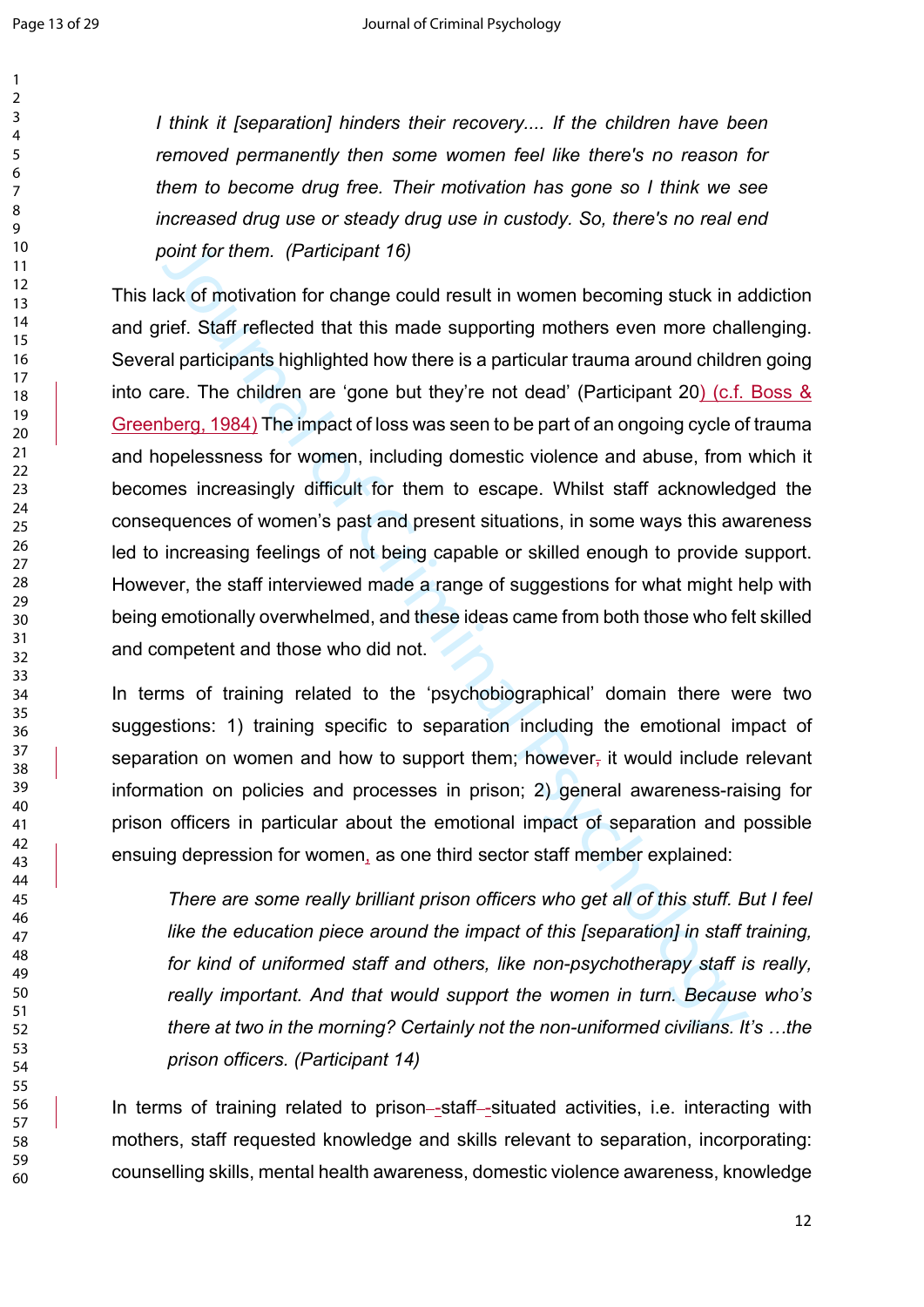of social work and legal structures and processes, and child development. Having this knowledge was seen as key to reducing the anxiety of working with very distressed mothers.

#### **Key theme 2: Powerless**

Part of the challenge that staff identified when supporting mothers separated from their young children was feeling powerless as a result of both the prison and the wider context. Given the clear links with both the institution and the wider environment, this theme was mapped on to the domains of social setting and contextual resources.

Key practical issues that had a direct impact on how well staff felt able to support women were around staffing levels and information collection. Staff called attention to the constant staff changes and understaffing, resulting in women not having continuity of care or feeling able to talk to officers. A prison-employed staff member recalled:

f the challenge that staff identified when supporting mothers separated frictilidren was feeling powerless as a result of both the prison and the challenge that staff identified when supporting mothers eparated frictididre *When I first came here the prison service, you used to have an officer on every single house…The officer knew all the women on that house… So, they got to know the women, they got to know whether they was acting a bit different - they were able to pick that up. All that's gone now… The feedback from the women is they haven't got anyone there to listen to them. Nobody's got any time. It's so busy, it's so understaffed. (Participant 18)*

This opportunity to form trusting relationships was seen as particularly important for women separated from their children. Closely allied to this is the lack of centralised and systematic information collection about which women have children. Staff from the two prisons described different approaches, however staff in both prisons discussed women who were not supported as a result of a lack of information sharing.

Staff described 'patchy' good practice (Participant 14), where women would often lack support immediately following separation, particularly if they arrived in prison separated or following giving birth in prison (c.f. Abbott, 2020). For mothers separated after time on an MBU, the follow-up care was described as thorough, but staff voiced repeated concerns about the lack of continuity of care when mothers returned to the main prison following separation. A prison-employed staff member explained: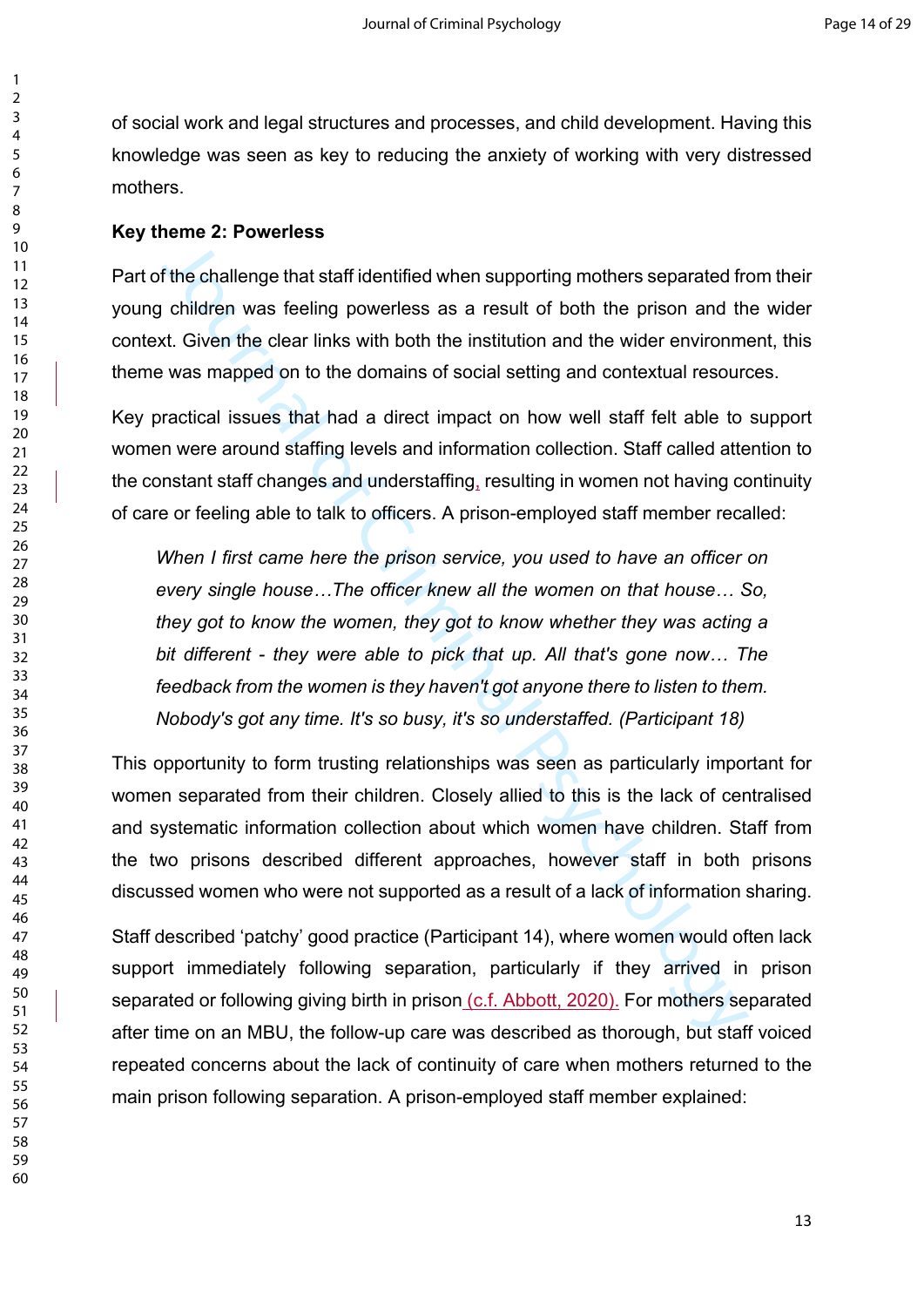*With the shifts…you're not always there for the difficult times. As much as you can, you want to be there for them but sometimes it's out of your control about having that continuity of care. (Participant 10)*

Separations at birth were seen as often more challenging than separations on MBUs because there could be less planning involved, and these relied on the involvement of social services as well as co-ordinating prison staff. One third sector organisation worker highlighted concerns about the lack of support for officers following separations and reported that they were often left to offer this support:

se there could be less planning involved, and these relied on the involver<br>services as well as co-ordinating prison staff. One third sector orga<br>rhighlighted concerns about the lack of support for officers following separa *I* guess we've also really noticed how officers can be left feeling after being *in a situation where a woman is separated from her baby…. And sometimes officers have told us… how…terrible they've been left feeling. And we have actually been in a situation where we've actually stayed and debriefed with them a bit…Talked them through what's happened…because I think it's not fair in the same way for them not to have emotional support or perhaps recognition of how emotionally challenging some of those situations are. (Participant 21)*

In general, it was frequently repeated that the wider prison staff had little or no understanding of the impact of separation on women.

This lack of understanding was related to a general lack of awareness of mental health and acknowledgement of separations as traumatic. This was seen as a lack both of knowledge and skills from training, and of suitable spaces and privacy for counselling, as described by one third sector participant:

*It's always a problem because…I barely get through a session without somebody bursting into the room…. And they're glass partitioned so… to try and get the client to sit with her back to the door because you think if she's going to bawl her head off she doesn't want to see everyone, to see her doing that….But it is tricky and it's deeply less than ideal. (Participant 20)*

The problems of lack of space for and awareness of what is needed for counselling were seen in the context of prisons being a 'completely disempowering environment' (Participant 17, third sector) (c.f. De Viggiani, 2007), and the challenge this poses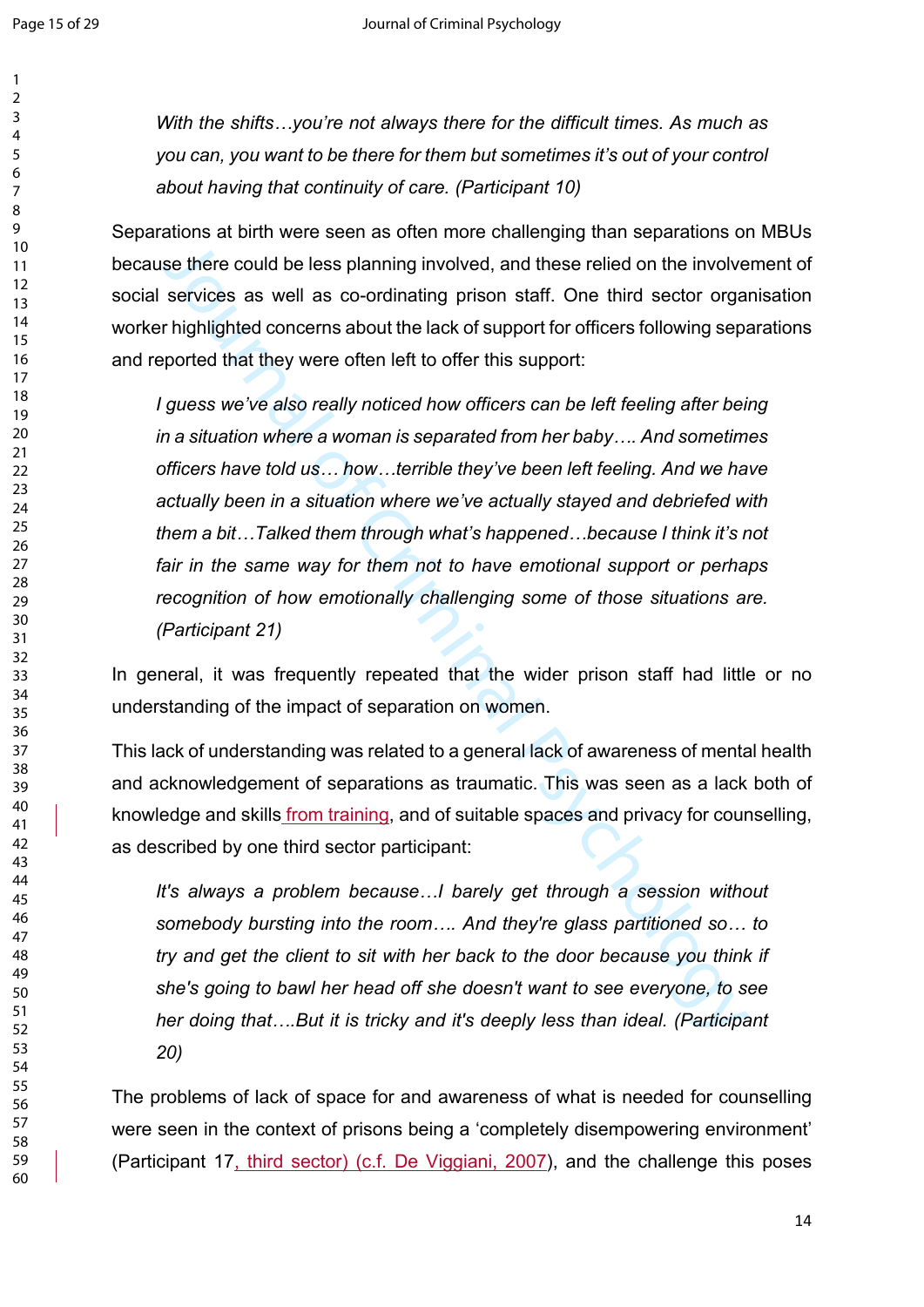when trying to support women through separation. One third sector staff member detailed:

*But the main thing… is just there is such an uneven power dynamic in our prisons…That has obviously been exacerbated for women who've had their child temporarily or permanently removed… I think it's really difficult as professionals and working with women, how do you empower, how do you disrupt power dynamics? (Participant 14)*

There seemed to be an underlying question about the extent to which staff really can provide emotional support in contexts of incarceration; a question primarily asked by staff from the third sector in this study.

The sense of powerlessness in the prison context was further intensified by the challenges of services co-ordinating their work in a prison. Social services were a target of frustration amongst many of those working with separation. Staff explained that services within the prison were often not joined up, particularly mental health and substance misuse services, and work could often be duplicated, for example, in gathering information about a woman's family network.

isting the may be the main and the may also the main of the main of the main of the main of the main of the main of the main of the main of the main of the main of the main of the main of the main of the main of the emotio There were challenges emphasised in terms of co-ordination between prison and third sector organisations – both inside and outside the prison. The main difficulties included: unclear lines of responsibility in terms of management and supervision, particularly of new staff; third sector staff felt their work was limited, for example by making access to women difficult; and a general difference of priorities between officers and third sector staff when it came to providing support.

Related to this, continuity of staff, as mentioned above, is often lacking when mothers return to the main prison from an MBU, or when they are released. Staff were immensely frustrated that mothers could be separated following release because of a lack of community support. One third sector participant recalled:

*Women being separated can happen a few months after leaving here, even though they've done fantastically, because there is no support outside… and that can be because there's no mother and baby places outside or no supported living or not that kind of thing. So…they can go out… but it can be like shared parental responsibility with the local authority because…of*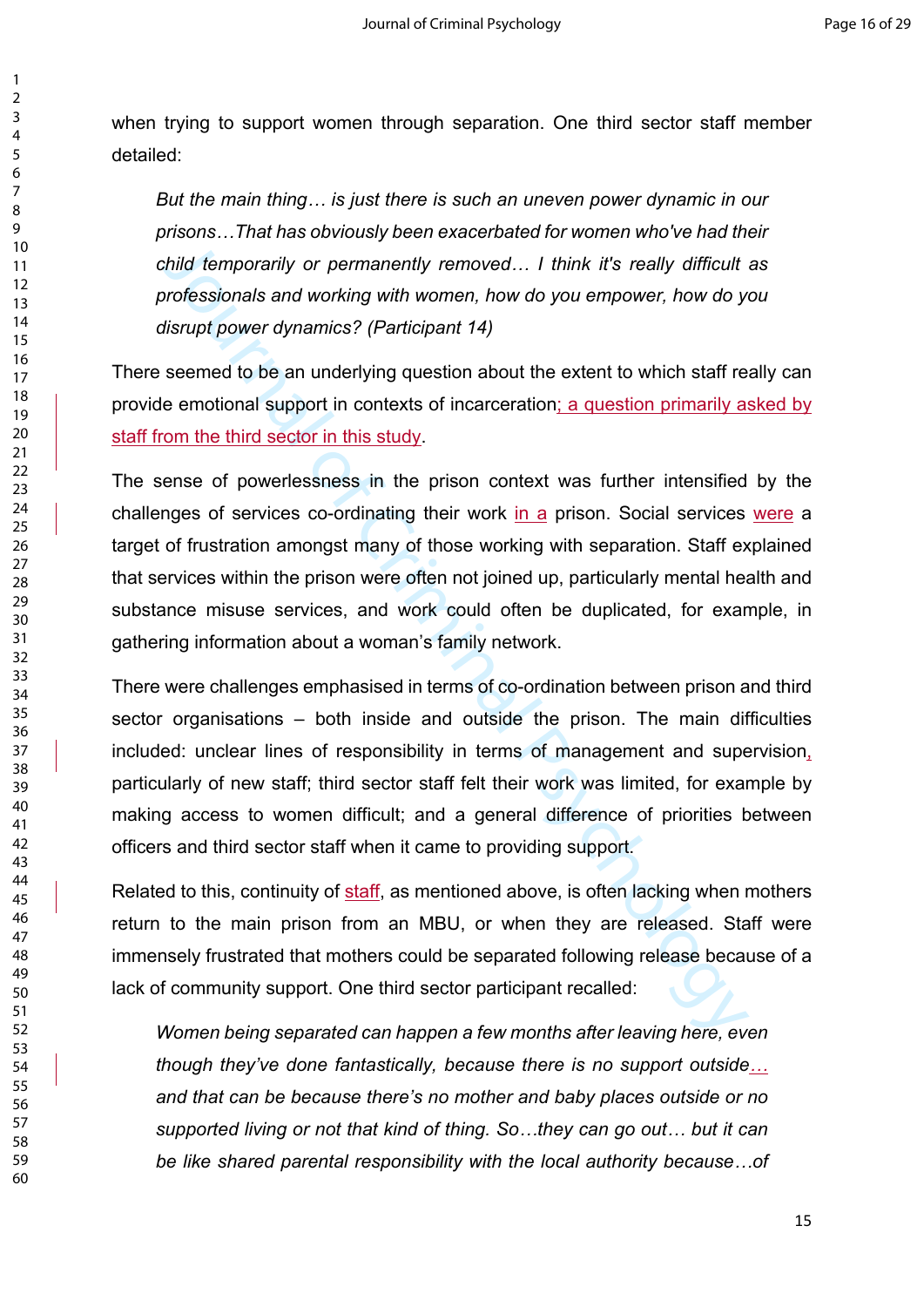*the risk. They might be going back to the same man they were with before. Or the same family, or the same area where the, all the associates are the same…We do feel that, that, the support ends and then there's nothing else. (Participant 17)*

Within the prison it was noticed that there were difficulties co-ordinating services, such as drug and alcohol rehabilitation for women on MBUs.

Finally, some third sector staff considered the obstacle to different services and prisons working more effectively together stemmed from different underlying ways of working. One organisation with an explicit trauma-informed approach felt that their ethos was not understood by either the prison or social services and this resulted in mothers not being treated with respect:

*I: What are the… challenges of being trauma-informed and then working with other agencies and organisations that aren't trauma-informed?* 

*P: Yeah, it's just not understanding that somebody can be so overwhelmed by an experience and that they can be, um, I suppose in these situations it would normally be social services that we were talking to and they are completely coming from a child perspective with a lot of sort of other judgements there about the mother. (Participant 3)*

the prison it was noticed that there were difficulties co-ordinating service<br>or g and alcohol rehabilitation for women on MBUs.<br>
Y, some third sector staff considered the obstacle to different servic<br>
s working more effect The last set of challenges identified how staff feel powerless about the wider system, which incorporates both the prison context and co-ordination with services, in particular social services and the wider legal system. Staff gave examples of inconsistent practice around which mothers retained custody of their children and those who did not. One third sector participant explained:

*I find some of the laws just ridiculous that, that a father can come and take a child…and not let them have contact with the mother they've lived with. I find that it's bizarre. And how a woman can lose her children when she's only been put on remand…and that her crime was nothing to do with children…So, I find that very hard to understand sometimes. (Participant 6)* 

Even staff who had worked with separated mothers for a long time felt they were observing repeated inconsistent practice by social services and sentencers. This inconsistency continues in prison as some mothers are entitled to 'release on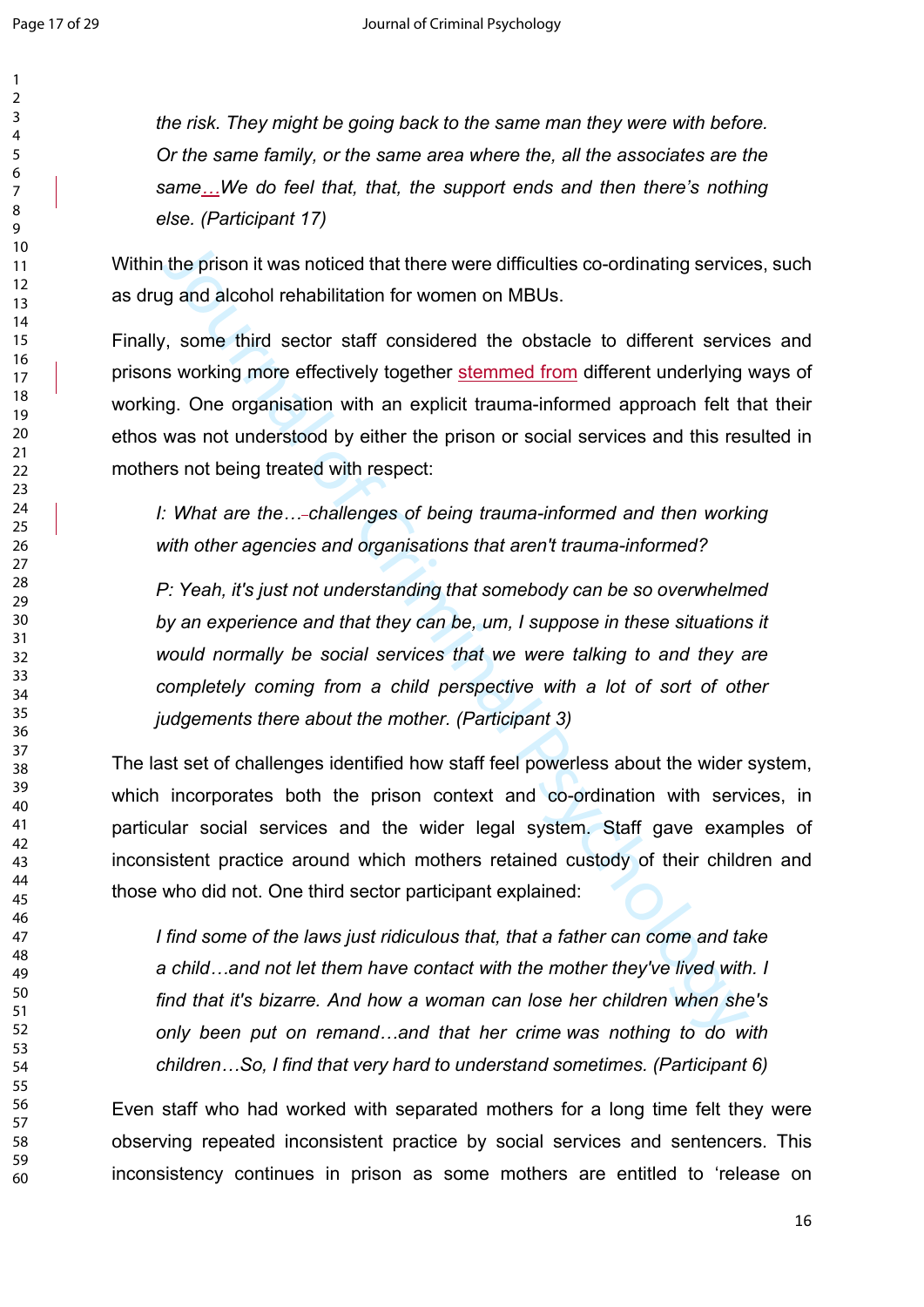temporary licence' (ROTL), and others are not, despite staff seeing the benefit for all mothers. One prison-employed participant described that:

*Specific groups can have specific things. So, if you're a sole carer, you'll get all these ROTLs, you'll get everything, if you're behaving and engaging. People who've lost their children don't get an extra ROTL or extra visits from family to support them through the loss of their child. And if you've got a partner you don't get them either. So, this is where unless you fit into one pot, you're not entitled. (Participant 15)*

People who've lost their children don't get an extra ROTL or extra visits from<br>People who've lost their children don't get an extra ROTL or extra visits from<br>Imply to support them through the loss of their child. And if yo Several staff (both third sector and prison-employed) expressed their anger at the impact of short prison sentences resulting in permanent child loss (c.f. Baldwin & Epstein, 2017; Masson, 2019). Community-based staff pointed out how mothers were often left in an impossible situation on release – housed far away from their children and then penalised for not maintaining contact. Stigma was highlighted both in the general population and in other agencies. The staff interviewed felt that women are being judged and badly treated as a result of general perceptions about the rights of women with a conviction. The perceptions of inconsistency and injustice were further aspects of the situation for separated mothers that front-line staff were unable to address. One third sector participant explained:

*One woman that I was with…was told that she would actually meet the foster parents and they'd come and meet her, and she'd say goodbye to the baby in hospital. But… that arrangement broke down…In the end, she had to be taken back to prison and say goodbye to her baby and just leave the baby in the neonatal unit at the hospital. Not being able to hand the baby over to someone, which she'd been told would be what happened… That was really devastating to her. (Participant 21).*

This theme has provided an overview of the multiple ways in which staff, whether they received high or low levels of support, felt the prison context and wider social context constrain the provision of support for imprisoned mothers separated from their infants. Prisons do not exist in isolation and staff explained how the interrelationships with external agencies and services appeared to function in a way that prevented compassionate, continuous support for mothers. In general, the key to overcoming powerlessness was seen to be knowledge, rather than support. Whilst there were a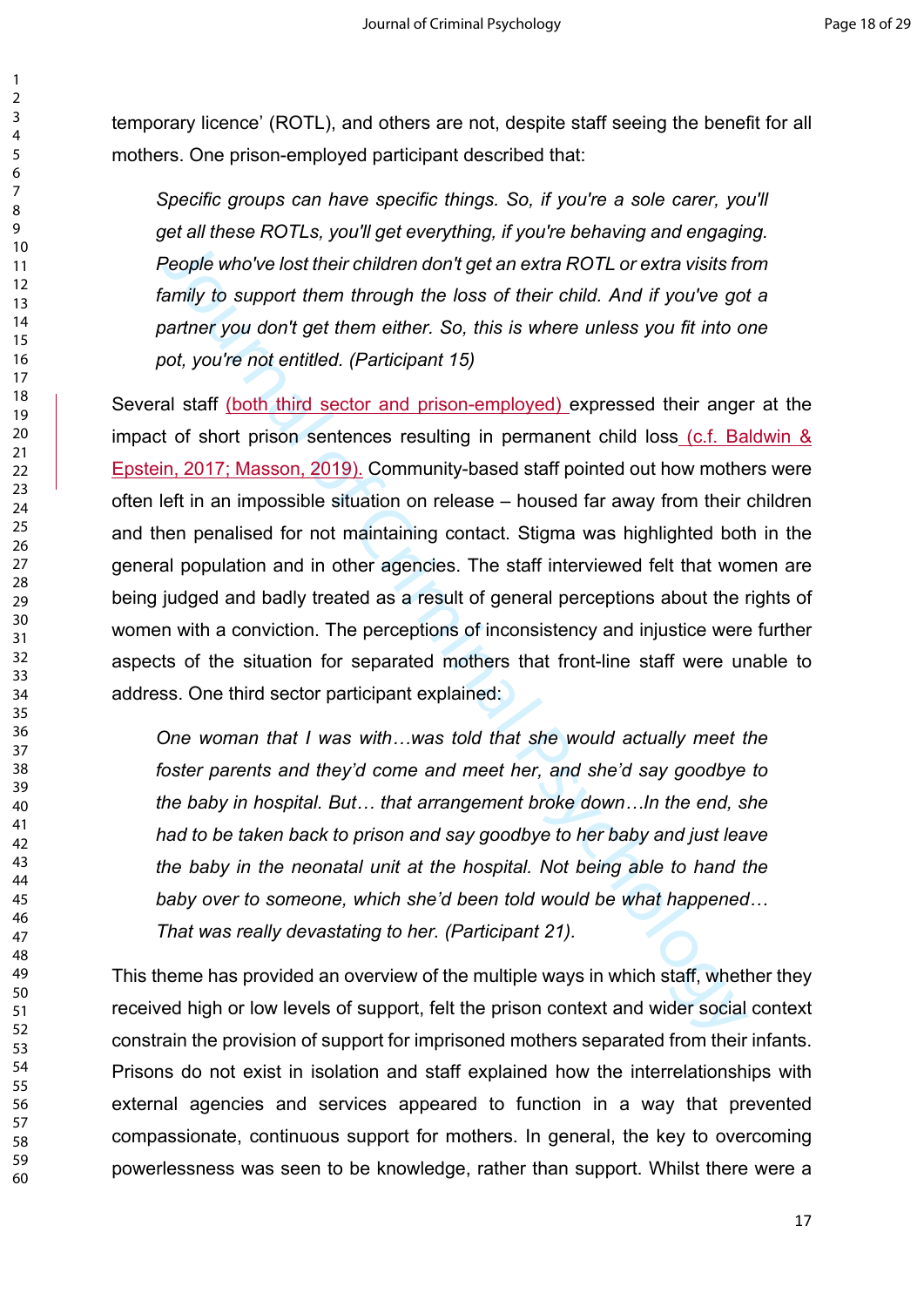and training with these services. There was a focus on joint working, par<br>
ocial services and including all relevant in-prison services, in order tredge from expert teams and clarify referral pathways. Training was view<br>
o couple of members of staff who felt that no training could help them in their work as every separation scenario is different, many staff felt that training would enable them to manage the challenges of mother-infant separations more effectively. Staff proposed training related to wider services and suggestions included both training about and training with these services. There was a focus on joint working, particularly with social services and including all relevant in-prison services, in order to share knowledge from expert teams and clarify referral pathways. Training was viewed as a way to encourage cross-team working and thus perhaps reduce the sense of powerlessness. These suggestions were very much in line with the recommendations made in Baldwin's (2015) important collection for those working with mothers in the criminal justice system, in particular those addressing partnership working with social services and third sector agencies.

# **Discussion**

Separation from children is one of the 'gendered pains of imprisonment' for women (Crewe et al., 2017), and this study has shown the impact on the staff who work with them (c.f. Abbott, 2018). Staff openly discussed the challenges they faced in supporting separated mothers, and these included both the emotional impact and the impact of the wider system on their capacities to support mothers in prison.

Focusing on the experience of separation has highlighted the broader problems of incarcerating women in general. Staff offered critiques of: short sentences; the use of prison for remand; challenges for women on release; and the stigma towards mothers in prison. These critiques have been addressed extensively in the wider literature for years, and of course are key to the Corston (2007) report. Through the theme of 'powerlessness', this study shows how these systemic issues directly affect staff and their sense of agency in their work.

In terms of the emotional impact, conveyed through the theme of feeling 'overwhelmed', what stood out is the extent to which staff emotions reflect those of the mothers in prison: in particular around guilt and loss (c.f. Baldwin, 2015; Baldwin, 2017; Morriss, 2018). Staff were sensitive to the specificity of the loss (whether temporary or permanent as a result of adoption) of a child through imprisonment. This is not the same as a bereavement and has been termed an 'ambiguous loss' (Boss &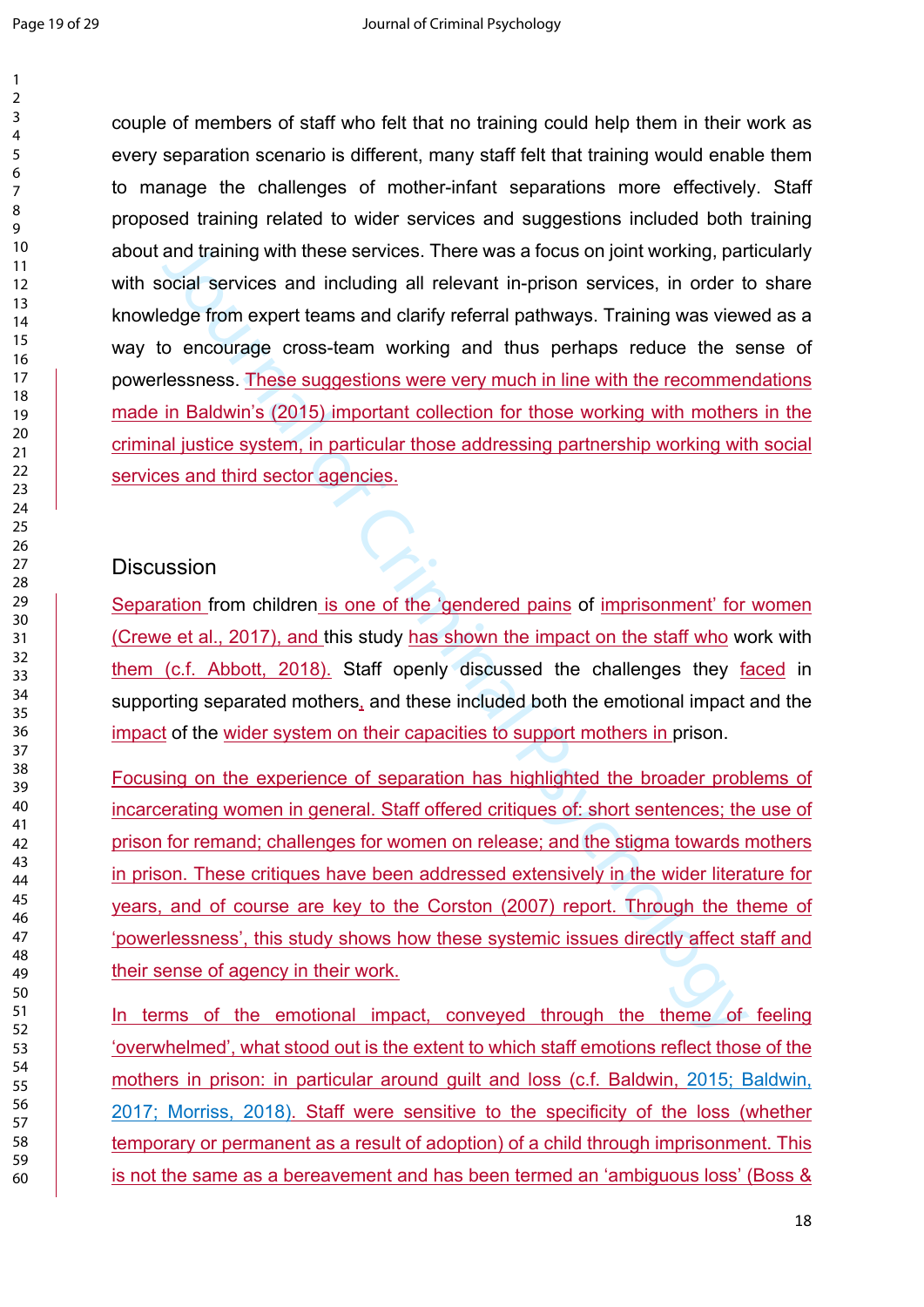Greenberg, 1984) because of the psychological presence of imprisoned mothers' children, despite their physical absence (c.f. Arditti, 2012). This causes emotional pain because of the lack of clarity about the future. It appears that empathy with the mothers' ambiguous loss causes prison staff to feel overwhelmed and guilty about being part of a harmful process.

This guilt as a result of the ambiguous loss experienced by the mothers appears to lead to 'moral distress' for staff. Epstein and Delgado (2010) describe this as when a professional knows what is ethically appropriate, but feels powerless to take action as a result of their work environment or the broader context. This resonates with the staff descriptions of powerlessness given the constraints of the prison, service coordination and problems with the justice system.

part of a harmful process.<br>
puilt as a result of the ambiguous loss experienced by the mothers app<br>
o 'moral distress' for staff. Epstein and Delgado (2010) describe this as<br>
sional knows what is ethically appropriate, but Staff concerns around supporting distressed women prisoners are highlighted in the literature, particularly in relation to self-harm (Walsh & Freshwater, 2009; Short et al., 2009; Walker et al., 2017), but more recently in the context of motherhood and the criminal justice system (Baldwin, 2015). This study showed that the staff who felt more confident about working with mothers when they were distressed by separation were those from third sector organisations with an explicit gender- and trauma-informed approach. This was the case even when they were directly involved in the separation process. Given the recent roll-out of trauma-informed training in the women's estate (Covington, 2018), which has built on the aims and ethos of the Corston (2007) report, this is worth noting.

However it is important to highlight the growing critiques of trauma-informed practice: the core ideas are potentially impossible in prison contexts (Kilty, 2012); being traumainformed (i.e. knowledge or awareness) does not always translate into the relevant work skills (Tseris, 2013; Berliner & Kolko, 2016); when embedded in unsuitable environments, trauma-informed practice makes no difference (Jewkes et al., 2019); and finally, a change in work practice is not sufficient – what is needed is a paradigm shift across the entire organisation (Sweeney et al., 2016).

These critiques highlight the challenges of embedding individual or team-work practices within a challenging environment and echo the frustrations that third sector staff in particular expressed. Thus, what needs to be asked is whether the harms caused to imprisoned mothers and children (Chambers, 2009; Fawcett Commission,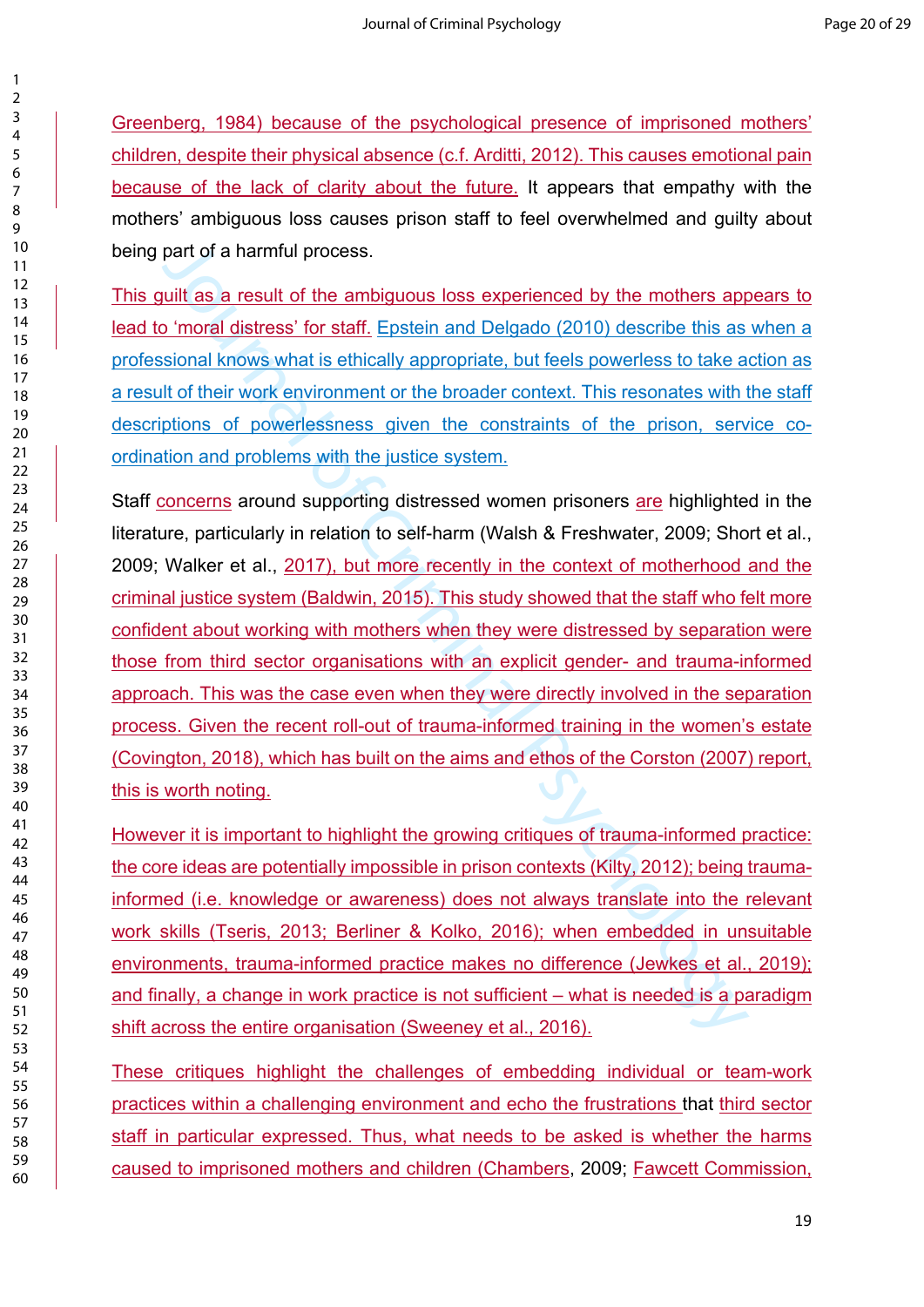2009; Author, date; Dallaire, Zeman & Thrash, 2015; Scharff Smith, 2014; Women's Breakout, 2016) and the related stress on staff as a result of separations can really be justified.

### **Limitations**

tudy is not without limitations. Whilst the strength of qualitative research and nuance, the limitation is its generalisability beyond the context in arried out. The research took place in two prisons (and between them s<br>a This study is not without limitations. Whilst the strength of qualitative research is in its detail and nuance, the limitation is its generalisability beyond the context in which it was carried out. The research took place in two prisons (and between them staff had worked in nine different women's prisons) however, it would have been preferable to have interviewed staff from more prisons. Whilst the main staff groups were represented at different levels of seniority, certain groups of healthcare staff (e.g. nursing) and prison officers (e.g. those without a particular interest or role associated with mothers and children) were under-represented. The lead researcher's role with two voluntary sector organisations and regular presence in one of the prisons meant some staff were perhaps more open and willing to talk to her. A researcher based in the prison or a former officer or healthcare staff might have been able to access these groups more effectively. A team of researchers (rather than a single PhD researcher) with more time and resources would be able to reach a more representative group of staff.

The findings are affected by those staff who did take part and, given that most staff interviewed were experienced and worked directly with or had an interest in supporting separated mothers, perhaps some of the more punitive views were not reflected (c.f. Kelly, 2014). Nevertheless, there does not appear to be any other research that addresses the concerns of staff supporting imprisoned mothers separated from their children. Finally, the small-scale nature of this study means that further research is needed to capture any gender differences in attitudes towards separation and to explore in more detail the variations in experience by staff group.

## **Conclusion**

It is clear that the trauma of separation from children affects both imprisoned mothers and the staff who work with them. Focusing on the specific experience of maternal separation has emphasised the impact of the wider context of the criminal justice system on staff experiences. Whilst staff suggestions for training and support could be useful if implemented, they are unlikely to resolve the moral distress engendered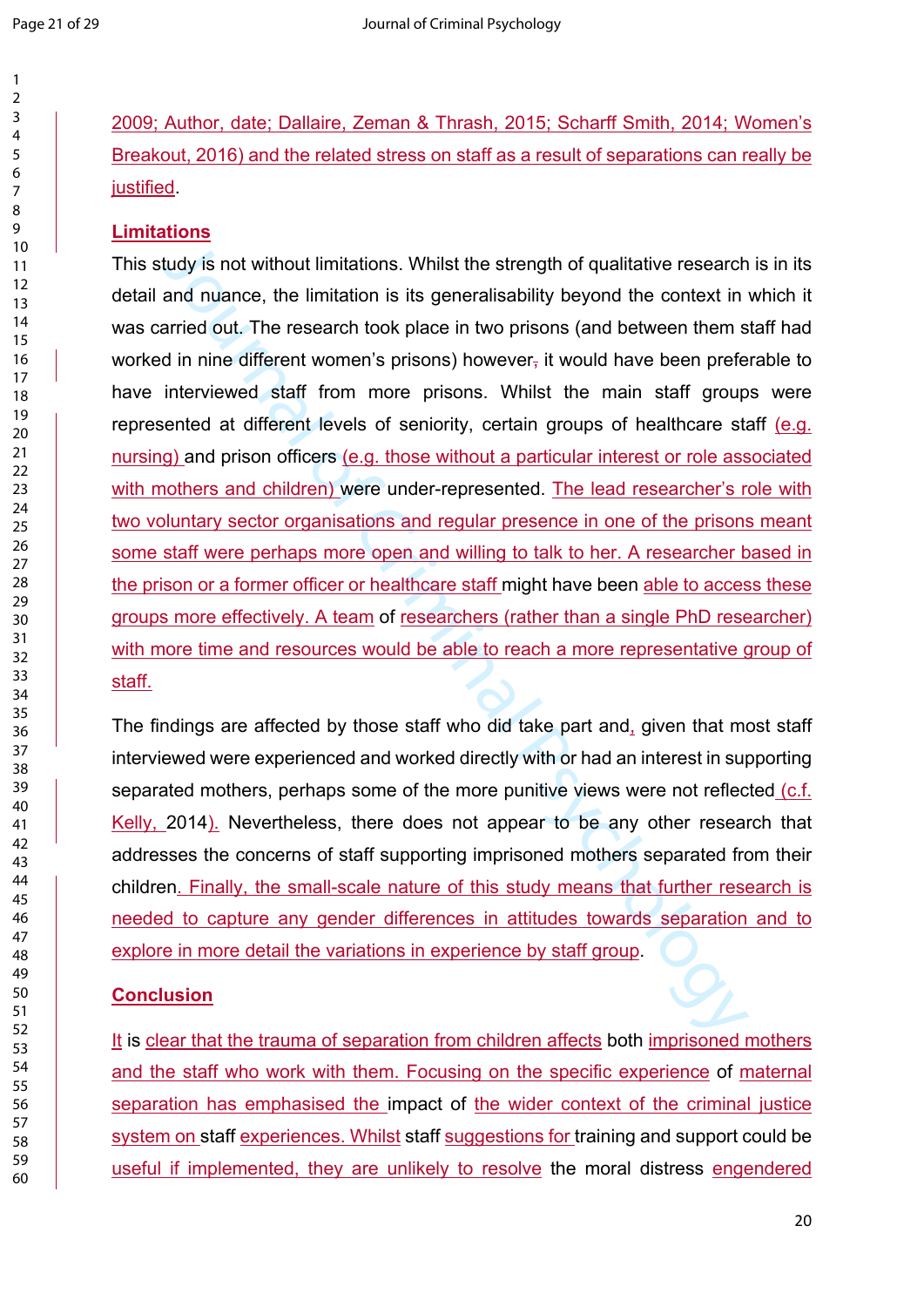> through this work. Ultimately, staff as well as imprisoned mothers would be best served if Corston's (2007) ever-relevant recommendations were implemented. If solely women with serious and violent offences were imprisoned, this would automatically reduce the number of mother-child separations. and mitigate the impact on staff.

# ACKNOWLEDGEMENTS

With grateful thanks to the prison staff who took part.

**REFERENCES** 

Author (date)

Author (date) Author (date)

- Abbott, L. (2018). *The Incarcerated Pregnancy: an Ethnographic Study of Perinatal Women in English Prisons.* (Unpublished PhD thesis). University of Hertfordshire. Retrieved from: https://uhra.herts.ac.uk/handle/2299/20283
- Abbott, L (2014). '*The pregnant woman in prison*'. Howard League for Penal Reform ECAN bulletin, 23.
- Abbott, L., Scott, T., Thomas, H., & Weston, K. (2020). Pregnancy and childbirth in English prisons: institutional ignominy and the pains of

imprisonment. *Sociology of Health & Illness*, *42*(3), 660-675.

- COMLEDGEMENTS<br>
Trateful thanks to the prison staff who took part.<br>
Trateful thanks to the prison staff who took part.<br>
Trateful (date)<br>
(date)<br>
The *Incarcerated Pregnancy: an Ethnographic Study of Perfordshire. Retirvesto* Albertson, K., O'Keeffe, C., Lessing-Turner, G., Burke, C., & Renfrew, M.J. (2012). *Tackling health inequalities through developing evidence-based policy and practice with childbearing women in prison: A consultation. Project Report.*  Sheffield Hallam University.
- Albutt, A. (2017, October 3). Speech made at the Criminal Justice Alliance Members Meeting. Retrieved from: http://www.criminaljusticealliance.org/wpcontent/uploads/2017/10/Andrea-Albutts-speech-031017.pdf
- Arditti, J. A. (2012). *Parental incarceration and the family: Psychological and social effects of imprisonment on children, parents, and caregivers*. New York: NYU Press.
- Arnold, H. (2016).'The Prison Officer' in Y.Jewkes, B.Crewe, J.Bennett (Eds) *Handbook on Prison.* London: Routledge.
- Baldwin, L. (2015). *Mothering Justice. Working with mothers in criminal and social justice settings.* East Sussex: Waterside Press.
- Baldwin, L. (2017). Tainted Love: The Impact of Prison on Mothering Identity Explored via Mothers' Post Prison Reflections. *Prison Service Journal,* (233), 28-33.
- Baldwin, L. & Epstein, R. (2017). *Short But Not Sweet: A study of the impact of short*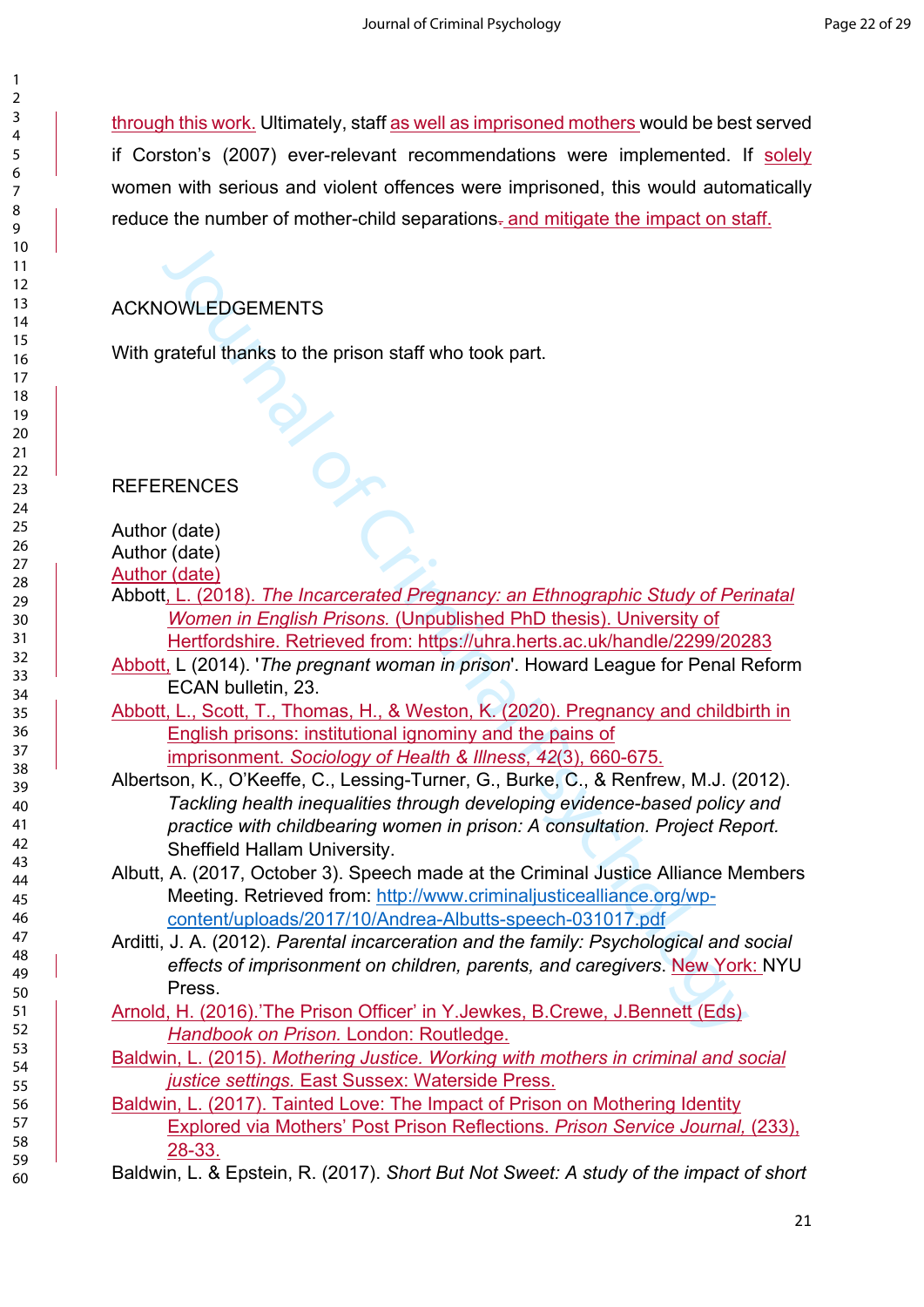| 2                            |
|------------------------------|
| 3                            |
|                              |
| 4                            |
| 5                            |
| 6                            |
|                              |
|                              |
| 8                            |
| $\mathbf$<br>)               |
|                              |
| 10                           |
| 1<br>$\mathbf{1}$            |
| 1<br>C                       |
| 13                           |
|                              |
| 4<br>1                       |
| 15                           |
| 16                           |
|                              |
| 17                           |
| 18                           |
| 19                           |
|                              |
| 20                           |
| $\overline{21}$              |
| $\overline{2}$<br>C          |
| 23                           |
|                              |
| $\frac{24}{5}$               |
| 25                           |
| 26                           |
|                              |
| 27                           |
| 28                           |
| 29                           |
|                              |
| 30                           |
| $\overline{\textbf{3}}$      |
| $\overline{\mathbf{3}}$<br>, |
|                              |
| $\overline{\mathbf{3}}$<br>ξ |
| 34                           |
| 35                           |
|                              |
| 36                           |
| 37                           |
| 38                           |
|                              |
| $\frac{1}{2}$<br>J           |
| 40                           |
| 41                           |
| 42                           |
|                              |
| 4.<br>ξ                      |
| 44                           |
| 45                           |
|                              |
| 46                           |
| 47                           |
| 48                           |
|                              |
| 49                           |
| 50                           |
| 51                           |
|                              |
| 5.<br>$\overline{2}$         |
| 5.<br>ξ                      |
| 54                           |
|                              |
| 55                           |
| 56                           |
| 57                           |
| 58                           |
|                              |
| 59                           |
| 60                           |
|                              |

| custodial sentences on mothers & their children. De Montfort University.                |
|-----------------------------------------------------------------------------------------|
| Bennett, J., Crewe, B., & Wahidin, A. (2008). Understanding Prison Staff. Devon:        |
| Willan Publishing.                                                                      |
| Birmingham, L., Coulson, D., Mullee, M., Kamal, M., & Gregoire, A. (2006). The          |
| Mental health of women in prison mother and baby units. Journal of Forensic             |
| Psychiatry and Psychology, 17, 393-404.                                                 |
| Booth, N. (2020). Maternal Imprisonment and Family Life. From the Caregiver's           |
| Perspective. Bristol: Policy Press.                                                     |
| Boss, P., & Greenberg, J. (1984). Family boundary ambiguity: A new variable in          |
| family stress theory. Family Process, 23(4), 535-546.                                   |
| Boyatzis, R. E. (1998). Transforming qualitative information: Thematic analysis and     |
| code development. London: Sage Publications.                                            |
| Braun, V., & Clarke, V. (2006). Using thematic analysis in psychology. Qualitative      |
| Research in Psychology, 3, 77-101.                                                      |
| Brough, P., & Biggs, A. (2010). Occupational stress in police and prison staff. In J.M. |
| Brown & E.A. Campbell (Eds.), Cambridge Handbook of Forensic Psychology                 |
|                                                                                         |
| (pp.707-717). Cambridge: Cambridge University Press.                                    |
| Carlen, P. (2013). Against rehabilitation: for reparative justice. Criminal Justice     |
| <i>Matters, 91(1), 32-33.</i>                                                           |
| Chambers, A.N. (2009). Impact of forced separation policy on incarcerated               |
| postpartum mothers. Policy, Politics and Nursing Practice, 10, 207-11.                  |
| Cohen, S. (2001). States of Denial: Knowing about Atrocities and Suffering.             |
| Cambridge: Polity Press.                                                                |
| Corston, B.J. (2007). The Corston Report: The need for a distinct, radically different, |
| visibly-led, strategic, proportionate, holistic, woman-centred, integrated              |
| approach. London: Home Office.                                                          |
| Crawley, E. (2004). Doing Prison Work: The Public and Private Lives of Prison           |
| Officers. Cullompton, Willan.                                                           |
| Crawley, E. (2009). Emotion and performance. Punishment & Society, 6(4), 411-427.       |
| Crewe, B. (2008). Concluding comments on the social world of prison staff. In J.        |
| Bennett, B. Crewe and A. Wahidin (Eds.), Understanding Prison Staff                     |
| (pp.421-432). Devon: Willan Publishing.                                                 |
| Dallaire, D.H., Zeman, J.L., & Thrash, T.M. (2015). Children's Experiences of           |
| Maternal Incarceration - Specfic Risks: Predictions to Psychological                    |
| Maladaptation. Journal of Clinical Child & Adolescent Psychology, 44(1), 109-           |
| 122.                                                                                    |
|                                                                                         |
|                                                                                         |
| De Viggiani, N. (2007). Unhealthy prisons: exploring structural determinants of prison  |
| health. Sociology of health & illness, 29(1), 115-135.                                  |
| Dolan, R.M., Birmingham, L., Mullee, M., & Gregoire, A. (2013). The mental health of    |
| imprisoned mothers of young children: A follow-up study. Journal of Forensic            |
| Psychiatry and Psychology, 24, 421-439.                                                 |
| Douglas, N., Plugge, E., & Fitzpatrick, R. (2009). The impact of imprisonment on        |
| health: What do women prisoners say? Journal of Epidemiology and                        |
| Community Health, 63, 749-754.                                                          |
| Edwards, P.K., O'Mahoney, J., & Vincent, S. (Eds.). (2014). Studying organizations      |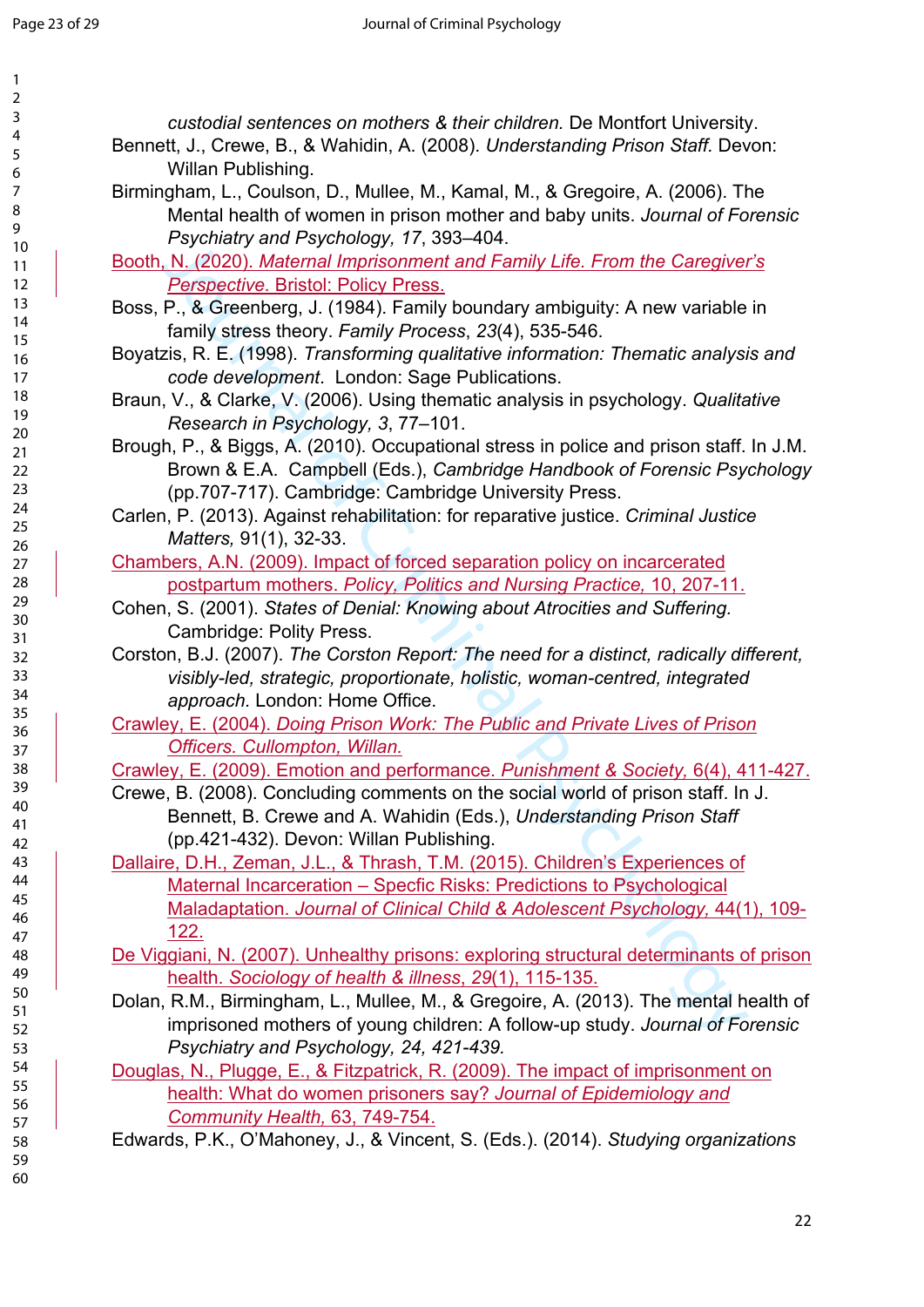*using critical realism: A practical guide* (First edition). Oxford, United Kingdom: Oxford University Press.

- Epstein, E.G., & Delgado, S. (2010) "Understanding and Addressing Moral Distress" *OJIN: The Online Journal of Issues in Nursing* Vol. 15, No. 3, Manuscript 1.
- Fawcett Commission. (2009). *Engendering justice from policy to practice: Final report of the Commission on Women and the Criminal Justice System.*  London: Fawcett Society.
- Finney, C., Stergiopoulos, E., Hensel, J., Bonato, S., & Dewa, C. S. (2013). Organizational stressors associated with job stress and burnout in correctional officers: a systematic review. *BMC Public Health*, *13*(1), 82.
- Galloway, S., Haynes, A., & Cuthbert, C. (2014). *An unfair sentence. All babies count: Spotlight on the criminal justice system.* London: NSPCC and Barnardos.
- Garland, B. (2004). The impact of administrative support on prison treatment staff burnout: An exploratory study. *The Prison Journal,* 84(4), 452-471.
- Gregoire, A., Dolan, R., Birmingham, L., Mullee, M., & Coulson, D. (2010). The mental health and treatment needs of imprisoned mothers of young children. *Journal of Forensic Psychiatry & Psychology, 21*, 378–392.
- Hardwick, N. (2012). *Women in prison: Corston five years on.* Justice Inspectorate.
- Harvey, J. (2014). Perceived physical health, psychological distress, and social support among prison officers. *The Prison Journal*, *94*(2), 242–259.
- Holmes, S., & Maclnnes, D. (2003). Contributors to stress among Prison Service staff. *The British Journal of Forensic Practice*, *5*(2), 16–24.
- Houston, S. (2015). Enabling others in Social Work: Reflexivity and the theory of social domains. *Critical and Radical Social Work,* 3(2): 245-260.
- For the Commission of Criminal die Chriminal Justice System,<br>
London: Favorell Society.<br>
U.C., C., Stergiopoluos, E., Hensel, J., Bonato, S., & Dewa, C.S., (2013).<br>
Organizational stressors associated with job stress and b Independent Advisory Panel on Deaths in Custody [IAP] (2017). *Preventing the Deaths of Women in Prison – initial results of a rapid information gathering exercise by the Independent Advisory Panel on Deaths in Custody.*  Department of Health & Home Office & Ministry of Justice.
- Kelly, D. (2014). Punish or Reform? Predicting Prison Staff Punitiveness. *The Howard Journal of Criminal Justice*, *53*(1), 49–68.
- Kincaid, S., Roberts, M., & Kane, E. (2019). *Children of prisoners: Fixing a broken system*. London: Crest.
- Kinman, G., James Clements, A., & Hart, J. (2016). Work-related wellbeing in UK prison officers: A benchmarking approach. *International Journal of Workplace Health Management*, *9*(3), 290–307.
- Kinman, G., Clements, A. J., & Hart, J. (2017). Job demands, resources and mental health in UK prison officers. *Occupational Medicine*, *67*(6), 456–460.
- Knight, M., Bunch, K., Tuffnell, D., Shakespeare, J., Kotnis, R., Jenyon, S., & Kurinczuk, J.J. (Eds.) on behalf of MBRRACE-UK. (2019). *Saving Lives, Improving Mothers' Care – Lessons learned to inform maternity care from the UK and Ireland Confidential Enquiries into Maternal Deaths and Morbidity 2015-17.* Oxford: National Perinatal Epidemiology Unit, University of Oxford.
- Knight, V., & Layder, D. (2016). Concept-Formation, Complexity and Social Domains: Investigating Emotion (S) in a Prison Setting. *Sociological Research Online*, *21*(4), 107-120.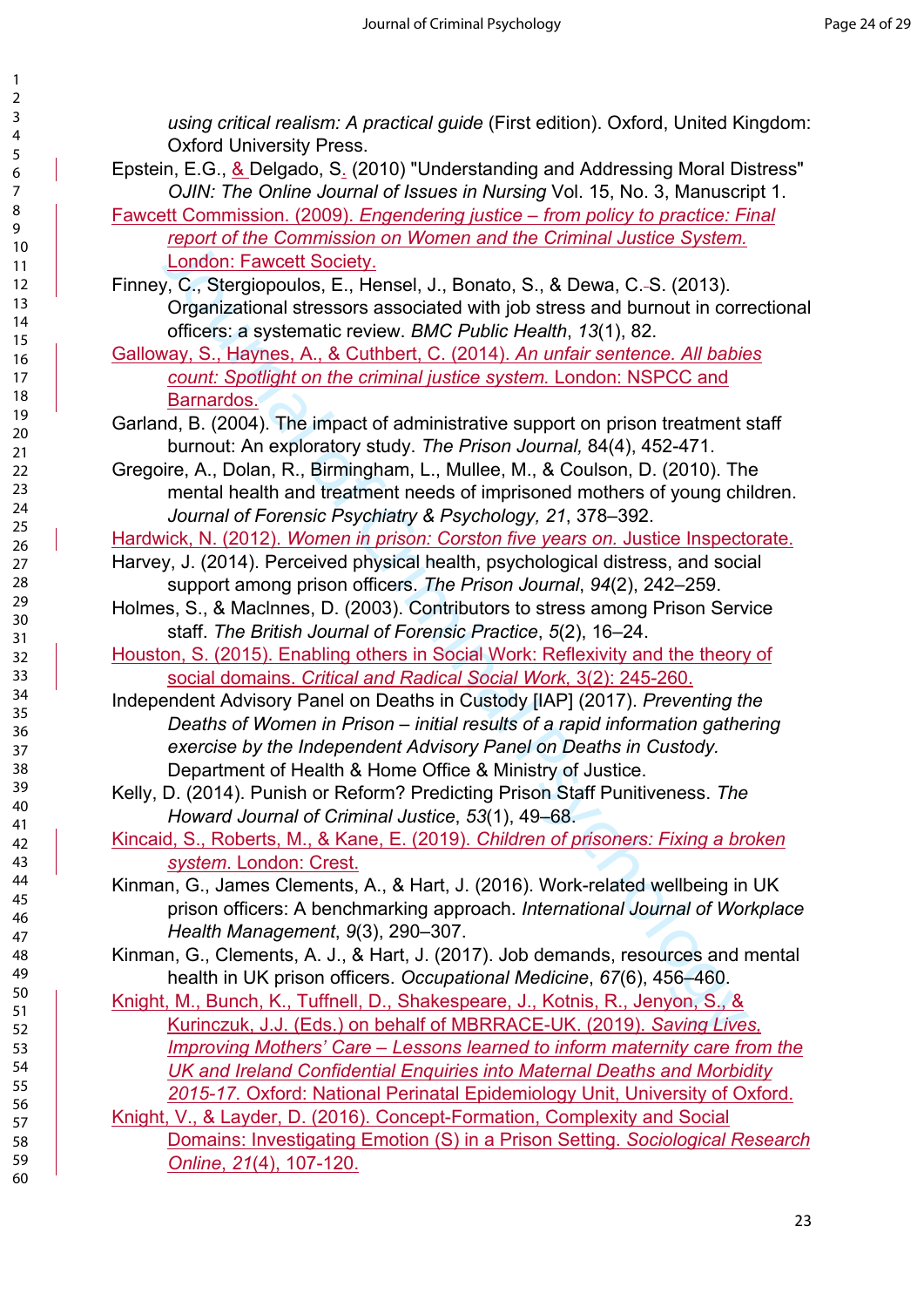| 2                                         |  |
|-------------------------------------------|--|
| 3                                         |  |
|                                           |  |
| 4                                         |  |
| 5                                         |  |
|                                           |  |
| 6                                         |  |
|                                           |  |
| 8                                         |  |
|                                           |  |
| 9                                         |  |
| 10                                        |  |
| 1<br>$\mathbf{1}$                         |  |
|                                           |  |
| 1.<br>$\overline{a}$                      |  |
| 13                                        |  |
| 4<br>1                                    |  |
|                                           |  |
| 15                                        |  |
| 16                                        |  |
| 1                                         |  |
|                                           |  |
| 18                                        |  |
| 19                                        |  |
|                                           |  |
| 20                                        |  |
| $\overline{21}$                           |  |
| $\overline{2}$<br>$\overline{2}$          |  |
|                                           |  |
| $^{23}$                                   |  |
| $\frac{24}{5}$                            |  |
| 25                                        |  |
|                                           |  |
| 26                                        |  |
| $^{27}$                                   |  |
| 28                                        |  |
|                                           |  |
| 29                                        |  |
| 30                                        |  |
|                                           |  |
| $\overline{\textbf{3}}$                   |  |
| $\overline{\mathbf{S}}$<br>$\overline{2}$ |  |
| $\overline{\mathbf{3}}$<br>3              |  |
|                                           |  |
| 34                                        |  |
| 35                                        |  |
|                                           |  |
| 36                                        |  |
| 37                                        |  |
| 38                                        |  |
|                                           |  |
| 39                                        |  |
| 40                                        |  |
| 41                                        |  |
|                                           |  |
| $\ddot{ }$<br>,                           |  |
| 43                                        |  |
| 44                                        |  |
|                                           |  |
| 45                                        |  |
| 46                                        |  |
| 47                                        |  |
|                                           |  |
| 48                                        |  |
| 49                                        |  |
| 50                                        |  |
|                                           |  |
| 51                                        |  |
| 5.<br>$\overline{2}$                      |  |
|                                           |  |
| 5.<br>3                                   |  |
| 54                                        |  |
| 55                                        |  |
|                                           |  |
| 56                                        |  |
| 57                                        |  |
| 58                                        |  |
|                                           |  |
| 59                                        |  |

60

Layder, D. (1998). *Sociological Practice. Linking Theory and Social Research.*  London: Sage Publications.

Liebling, A. (2011). Distinctions and distinctiveness in the work of prison officers: Legitimacy and authority revisited. *European Journal of Criminology*, *8*(6), 484-499.

Liebling, A., Price, D., & Elliott, C. (1999). Appreciative inquiry and relationships in prison. *Punishment & Society,* 1(1), 71-98.

Masson, I. (2019). *Incarcerating Motherhood: The Enduring Harms of First Short Periods of Imprionsment on Mothers.* Oxford: Routledge.

Meziane, D., Ramirez-Garcia, M. P., & Fortin, M. L. (2018). A reflective practice intervention to act on the moral distress of nurses providing end-of-life care on acute care units. *International Journal of Palliative Nursing*, *24*(9), 444-451.

Ministry of Justice. (2020a). *Her Majesty's Prison and Probation Service workforce quarterly: June 2020.* Accessed 5<sup>th</sup> September:

https://www.gov.uk/government/collections/national-offender-managementservice-workforce-statistics

- Ministry of Justice. (2020b). *Population bulletin: weekly 4 September 2020.*  Accessed 5th September: https://www.gov.uk/government/statistics/prisonpopulation-figures-2020
- Morriss, L. (2018). Haunted futures: The stigma of being a mother living apart from her child(ren) as a result of state-ordered court removal. *The Sociological Review,* 66(4):816 -831.
- ig. A., Pitte, U., & Landi, U. (1999). Applevative integring and relationship<br>grison. Punishment & Society, 1(1), 71-98.<br>D.m.1. (2019). Incarcerating Motherhood: The Enduring Harms of First Sh<br>of Highronsment on Mothers. O Noy, C. (2008). Sampling Knowledge: The Hermeneutics of Snowball Sampling in Qualitative Research. *International Journal of Social Research Methodology,*  11(4):327-344.
- O'Malley, S. & Devaney, C. (2016). Supporting incarcerated mothers in Ireland with their familial relationships: A case for the revival of the social work role. *Probation Journal,* 63(3), 293-309.
- Prison Reform Trust. (2014). *Bromley briefing, Autumn 2014.*
- Raikes, B. (2009). Imprisoned mothers: 'out of sight, out of mind'. A missed opportunity for rebuilding mother-child relationships. In *Navigating risks and building resilience in small states* (Unpublished). Cavehill campus, Barbados.
- Ritchie, J., & Lewis, J. (Eds.). (2003). *Qualitative research practice: a guide for social science students and researchers*. London; Thousand Oaks, Calif: Sage Publications.
- Ritchie, J., Spencer, L., & O'Connor, W. (2003). Carrying out Qualitative Analysis. In J. Ritchie & J. Lewis (Eds.) *Qualitative Research Practice. A Guide for Social Science Students and Researchers* (pp.219-262). London: Sage Publications.

Robinson, G., Priede, C., Farrall, S., Shapland, J., & McNeill, F. (2013). Doing 'strengths-based'research: Appreciative Inquiry in a probation setting. *Criminology & criminal justice*, *13*(1), 3-20.

- Rogers, A., & Pilgrim, D. (2014). *A Sociology of Mental Health and Illness*. Slough: McGraw-Hill Education.
- Ruck, S., Bowes, N., & Tehrani, N. (2013). Evaluating trauma debriefing within the UK prison service. *Journal of Forensic Practice,* 15(4), 281-290.
- Scharff Smith, P. (2014). *When the Innocent are Punished.* London: Palgrave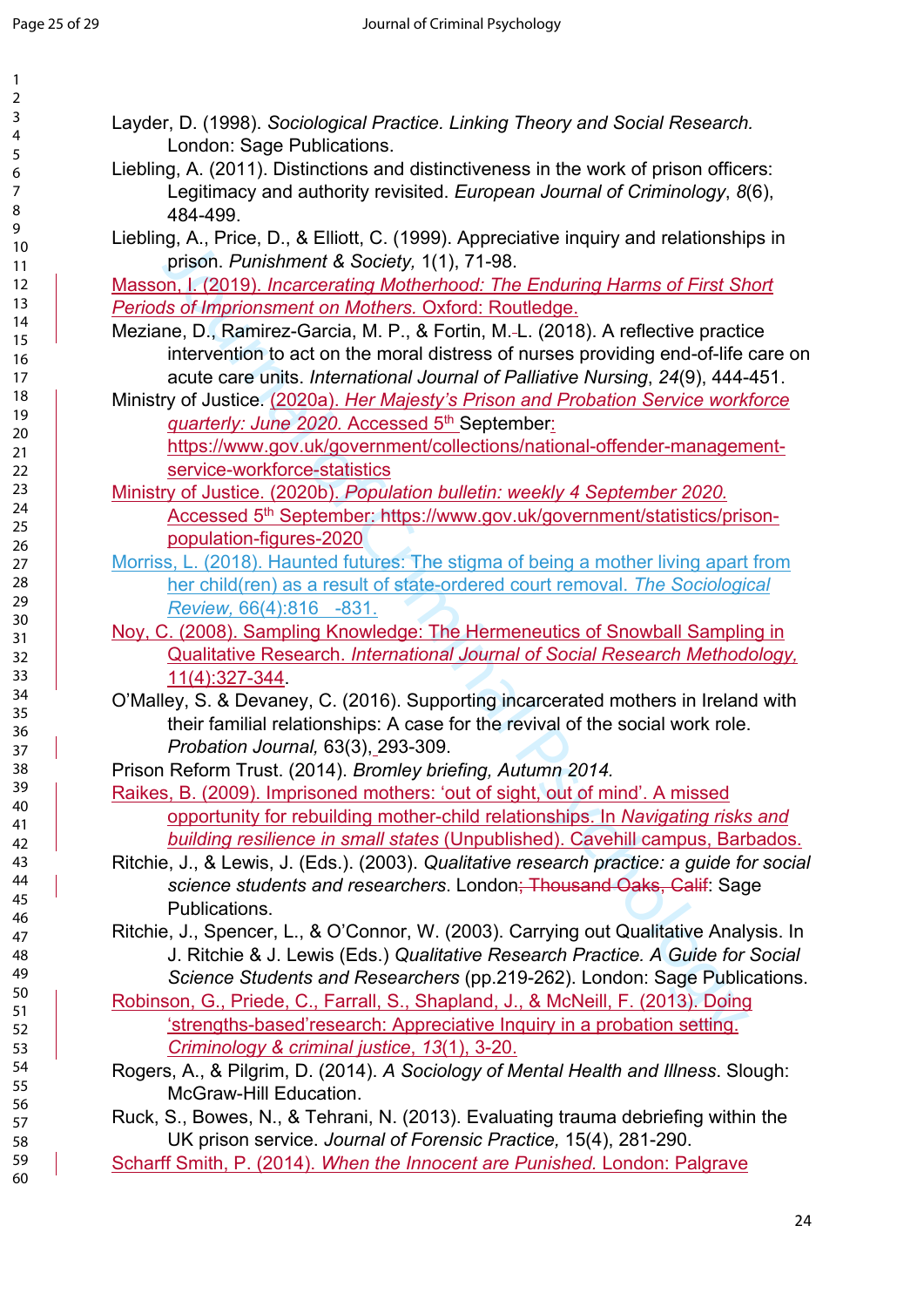# Macmillan UK.

- Scott, D. (2008). Creating ghosts in the penal machine: prison officer occupational morality and the techniques of denial. *Understanding Prison Staff*, 168-86.
- Short, V., Cooper, J., Shaw, J., Kenning, C., Abel, K., & Chew-Graham, C. (2009). Custody vs care: attitudes of prison staff to self-harm in women prisoners—a qualitative study. *Journal of Forensic Psychiatry & Psychology*, *20*(3), 408– 426.
- Sikand, M. (2015). *Lost Spaces: Is the current procedure for women prisoners to gain a place in a prison Mother and Baby Unit fair and accessible?* The Griffins Society.
- qual and of Forestic Fsychnety & Fsychology, 20(3), 4<br>426.<br>
426.<br>
426.<br>
426.<br>
426. 
M. (2015). Lost Spaces: Is the current procedure for wo[m](http://dera.ioe.ac.uk/21069/2/a-quality-framework-tcm6-38740.pdf)en prisoners<br>
gain a place in a proson Mother and Baby Unit fair and accessible? T Sims-Schouten, W., & Riley, S. (2014). Employing a form of critical realist discourse analysis for identity research: an example from women's talk of motherhood, childcare and employment. In P. Edwards, J. O'Mahoney, & S. Vincent (Eds.), *Studying organizations Using Critical Realism: A Practical Guide*. Oxford: Oxford University Press.
- Sims-Schouten, W., Riley, S. C., & Willig, C. (2007). Critical Realism in Discourse Analysis A Presentation of a Systematic Method of Analysis Using Women's Talk of Motherhood, Childcare and Female Employment as an Example. *Theory & Psychology*, *17*(1), 101-124.
- Spencer, L., Ritchie, J., Lewis, J., & Dillon, L. (2003). Quality in qualitative evaluation: a framework for assessing research evidence. Retrieved from http://dera.ioe.ac.uk/21069/2/a-quality-framework-tcm6-38740.pdf
- Tait, S. (2011). A typology of prison officer approaches to care. *European Journal of Criminology*, *8*(6), 440–454.
- Walker, T., Shaw, J., Hamilton, L., Turpin, C., Reid, C., & Abel, K. (2017). "Coping with the job": prison staff responding to self-harm in three English female prisons: a qualitative study. *Journal of Forensic Psychiatry and Psychology*,  $1 - 14.$
- Walsh, E., & Freshwater, D. (2009). Developing the Mental Health Awareness of Prison Staff in England and Wales. *Journal of Correctional Health Care*, *15*(4), 302–309.
- Walsh, E., Freshwater, D., & Fisher, P. (2012) Caring for prisoners: towards mindful practice. *Journal of Research in Nursing,* 18(2), 158-168.
- Willig, C. (1999). Beyond appearances: a critical realist approach to social constructionist work. In D.J. Nightingale and J. Cromby (edsEds.) *Social Constructionist Psychology. A Critical Analysis of Theory and Practice.*  Buckingham: Open University Press.
- Women's Breakout. (2016). *Children on the Edge. Children affected by maternal imprisonment.* Kent: Women's Breakout.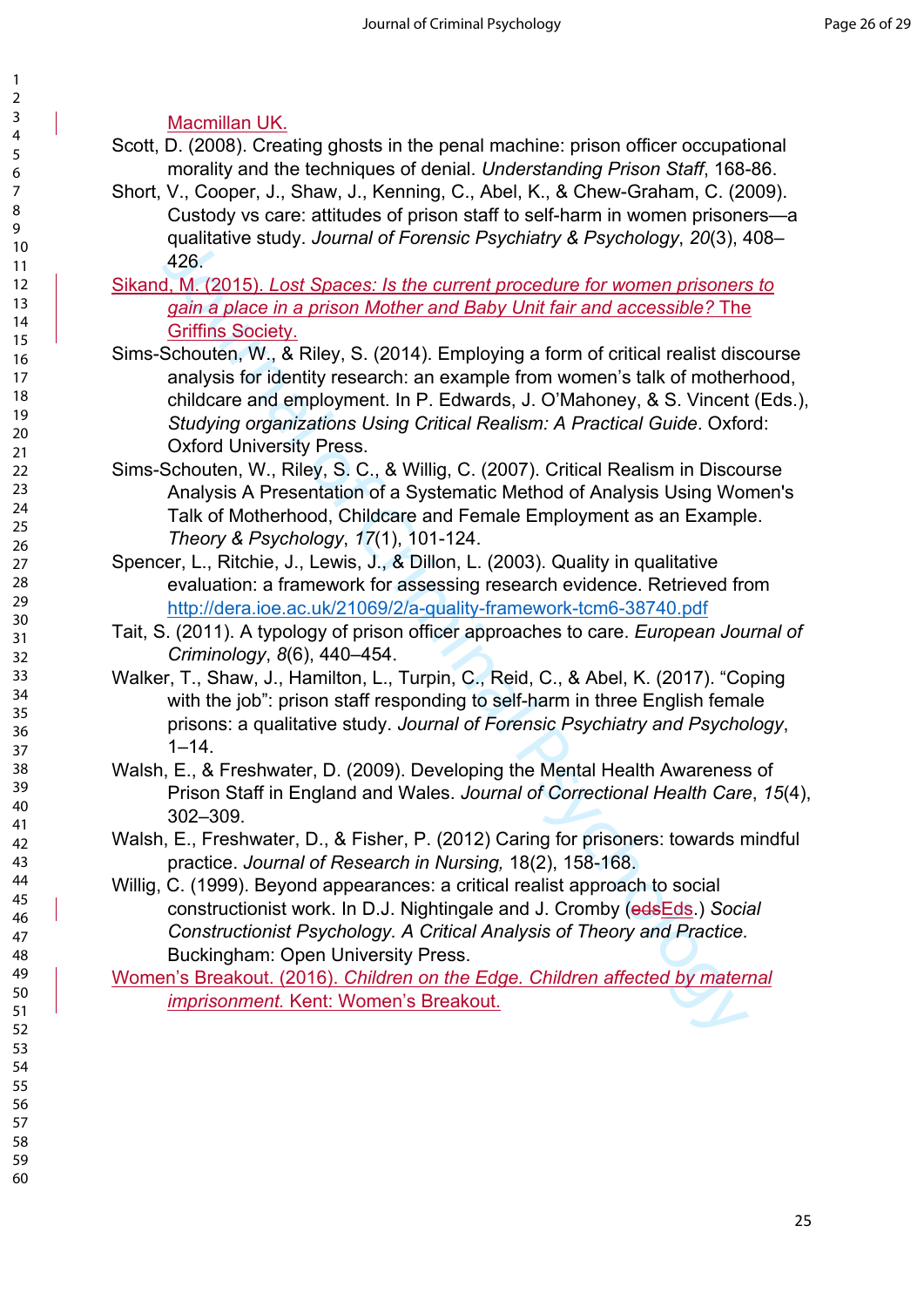#### **Table I – Staff demographics**

| <b>Demographics</b>                        | <b>Number of participants (N=24)</b>      |
|--------------------------------------------|-------------------------------------------|
| Sex                                        |                                           |
| Female                                     | $n=23$                                    |
| Male                                       | $n=1$                                     |
| Ethnicity (participant-defined responses)  |                                           |
| White British                              | $n=20$                                    |
| White Other                                | $n=3$                                     |
| <b>Black British</b>                       | $n=1$                                     |
| Age                                        |                                           |
| Under 35 years                             | $n=5$                                     |
| Over 35 years                              | $n=19$                                    |
| Experience in this prison                  |                                           |
| Under 3 years experience                   | n=6 (of whom n=4 had previously worked in |
|                                            | another prison for between 3-12 years)    |
| 3 to 5 years experience                    | $n=4$                                     |
| 5 to 10 years experience                   | $n=7$                                     |
| Over 10 years experience                   | $n=7$                                     |
| Have children (including biological, step, |                                           |
| adopted, fostered etc.)                    |                                           |
| Yes                                        | $n=16$                                    |
| <b>No</b>                                  | $n=5$                                     |
| Not asked (due to to time constraints)     | $n=3$                                     |
|                                            |                                           |
|                                            | $\frac{1}{\alpha}$                        |
|                                            |                                           |
|                                            |                                           |
|                                            |                                           |
|                                            |                                           |
|                                            |                                           |
|                                            |                                           |
|                                            |                                           |
|                                            | $\acute{\circ}$                           |
|                                            |                                           |
|                                            |                                           |
|                                            |                                           |
|                                            |                                           |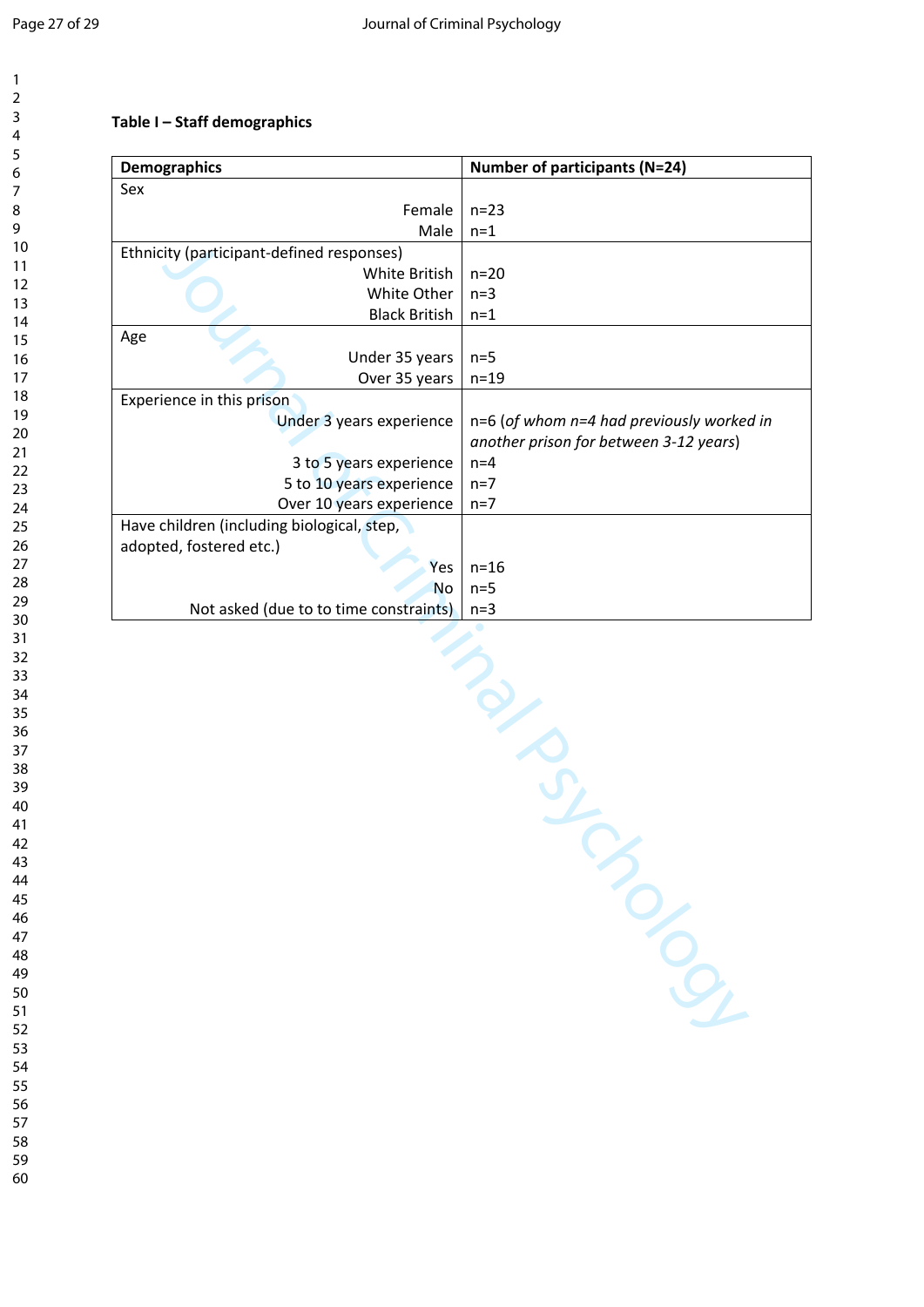#### **Table**

| <b>Staff category</b>  | Specific area of<br>work                                        | Seniority                                    | Employer             | Total (N=24) |
|------------------------|-----------------------------------------------------------------|----------------------------------------------|----------------------|--------------|
| Prison                 | Prison officer,<br>offender<br>supervisor,<br>probation officer | Administrator,<br>Senior officer,<br>Manager | Prison<br>Agency     | $n=7$        |
| Children &<br>Families | Pregnancy,<br>young children,<br>families                       | Senior<br>practitioner,<br>Manager           | Prison<br>3rd Sector | $n=10$       |
| Health                 | Counselling,<br>drugs and<br>alcohol, holistic<br>support       | Senior<br>practitioner,<br>Manager           | 3rd Sector           | $n=7$        |
|                        |                                                                 | MAN                                          | Nowa                 |              |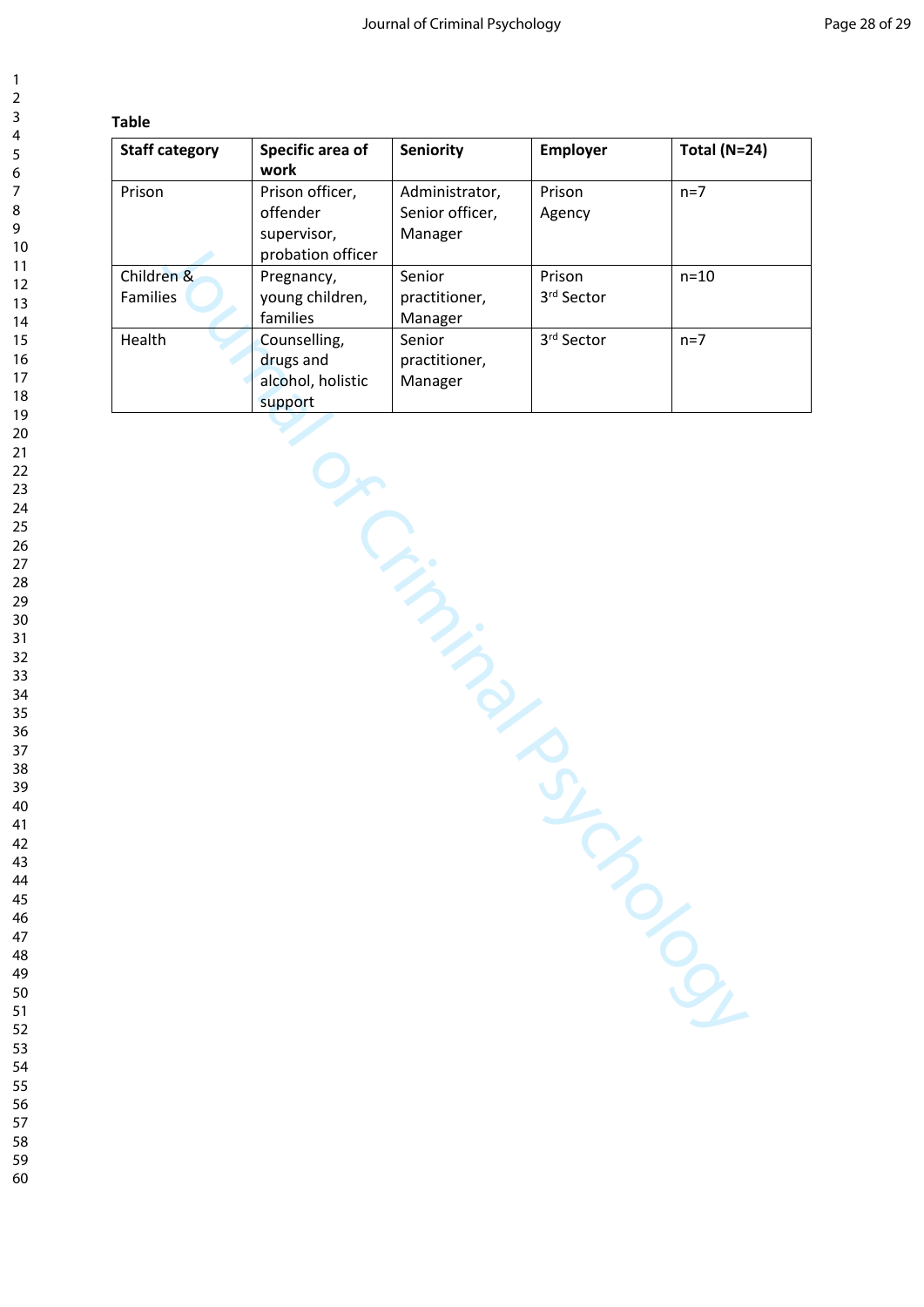| 1) Prison-employed                                                                                                                                                                                                                                                                                                                                                                                         | <b>High support received</b>                                                                                                                                                                                                                                                                                                                                                                                                                                                                                                                                                                                                                                                                     |
|------------------------------------------------------------------------------------------------------------------------------------------------------------------------------------------------------------------------------------------------------------------------------------------------------------------------------------------------------------------------------------------------------------|--------------------------------------------------------------------------------------------------------------------------------------------------------------------------------------------------------------------------------------------------------------------------------------------------------------------------------------------------------------------------------------------------------------------------------------------------------------------------------------------------------------------------------------------------------------------------------------------------------------------------------------------------------------------------------------------------|
| No formal support specifically around                                                                                                                                                                                                                                                                                                                                                                      | 3) Third sector - high support                                                                                                                                                                                                                                                                                                                                                                                                                                                                                                                                                                                                                                                                   |
|                                                                                                                                                                                                                                                                                                                                                                                                            | Systematic support structures                                                                                                                                                                                                                                                                                                                                                                                                                                                                                                                                                                                                                                                                    |
| separation, mainly colleagues                                                                                                                                                                                                                                                                                                                                                                              | to                                                                                                                                                                                                                                                                                                                                                                                                                                                                                                                                                                                                                                                                                               |
| Management support varied from<br>$\bullet$<br>informal to strong support<br>Not everyone appeared to know what<br>٠<br>was available<br>Some knowledge of broader support<br>available but not how to access.<br>2) Third sector - low support<br>Mainly other colleagues in their own<br>or other organisations<br>Managers infrequently available<br>$\bullet$<br>Occasional psychological support<br>٠ | discuss separation: team meetings,<br>individual, group and line manager<br>supervision<br>Managers consistently available<br>$\bullet$<br>Some gaps in provision for managers<br>٠<br>Not always enough support from the<br>$\bullet$<br>prison<br>4) Counselling/trauma-informed<br>Structured and<br>systemic<br>support<br>$\bullet$<br>systems<br>individual<br>Regular<br>and<br>group<br>front-line<br>supervision<br>for<br>and<br>management staff<br>Supportive colleagues and structured<br>support e.g. peer supervision<br>Some<br>organisations<br>received<br>additional support from the prison<br>(e.g. psychology team)<br>Reported supporting staff in other<br>organisations |